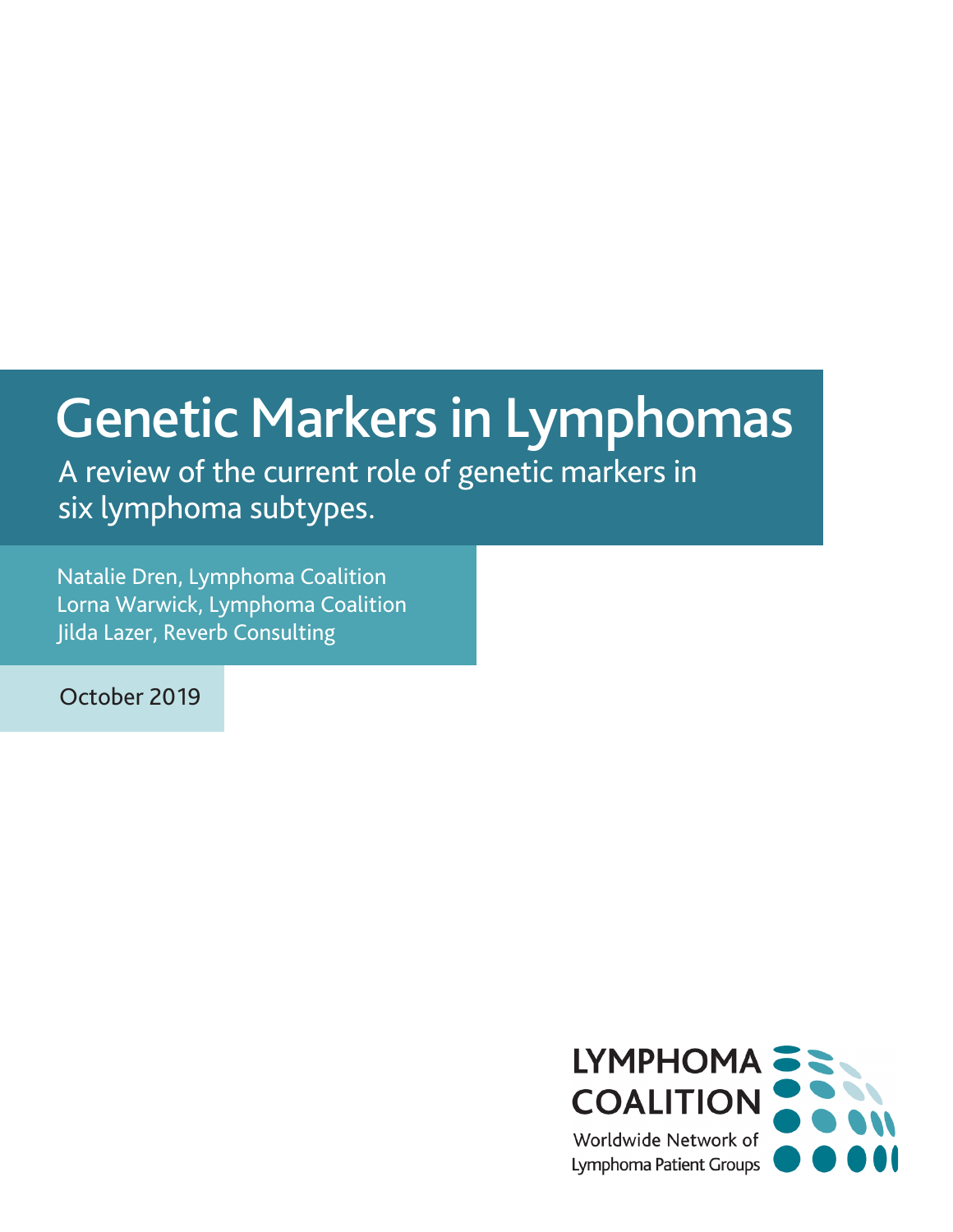### **Acknowledgement**

The LC wishes to sincerely thank those LC member organisations, researchers, HCPs, and other individuals who lent their time and efforts to this project. A special thank you to Professor John Seymour for his review. Each participant offered unique insight and support, and generously shared their knowledge, resources, and understanding. This thank you extends also to those who, on an ongoing basis, assisted in shaping and editing this report.

### **Disclaimer**

The Lymphoma Coalition (LC) provides reports on information related to topics relevant to lymphoma worldwide. While LC makes every effort to ensure accuracy, the information contained in the report is taken from various public and private sources. No responsibility can be assumed by LC for the accuracy or timeliness of this information.

# **Warning**

LC's reports should not be used for the purpose of self-diagnosis, self-treatment or as an alternative to medical care. If you have any concerns arising out of the information contained in this report, you should consult your own physician or medical advisor. If you suspect you have lymphoma, seek professional attention immediately.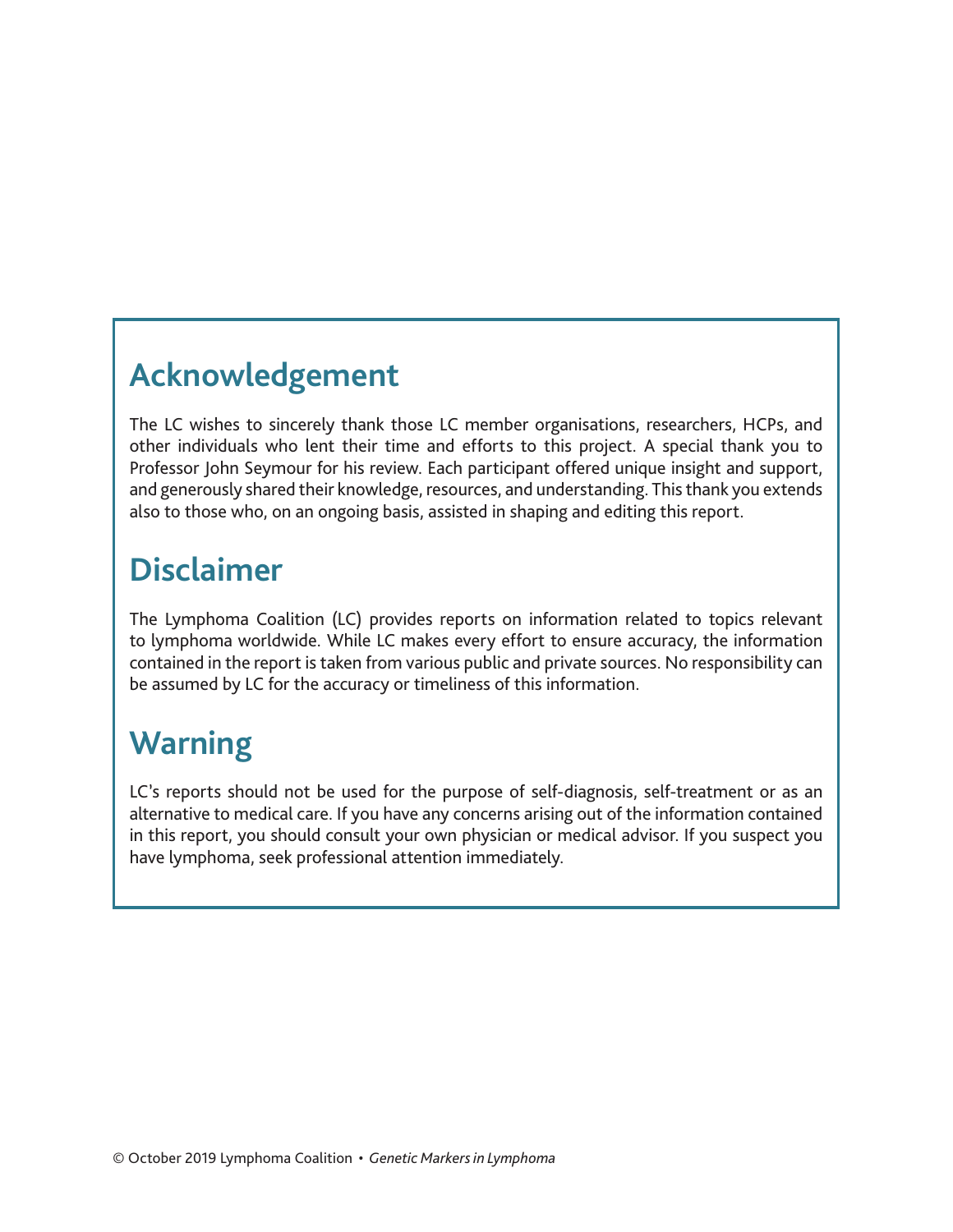# **Table of Contents**

|                                                                            | 3   |
|----------------------------------------------------------------------------|-----|
|                                                                            | 5   |
|                                                                            | 5   |
| How are genetic markers used, and how do they relate to gene mutations?  5 |     |
|                                                                            | 5   |
|                                                                            |     |
|                                                                            |     |
|                                                                            |     |
|                                                                            | 7   |
|                                                                            |     |
|                                                                            |     |
|                                                                            |     |
|                                                                            | 8   |
|                                                                            | 8   |
|                                                                            | 10  |
|                                                                            | -11 |
|                                                                            | 11  |
|                                                                            | 11  |
|                                                                            | 11  |
|                                                                            | 12  |
|                                                                            | 12  |
|                                                                            | -13 |
|                                                                            | 13  |
|                                                                            |     |
|                                                                            | 14  |
|                                                                            | 14  |
|                                                                            | 14  |
|                                                                            | 14  |
|                                                                            | 14  |
|                                                                            | 15  |
|                                                                            | 16  |
|                                                                            | 16  |
|                                                                            | 16  |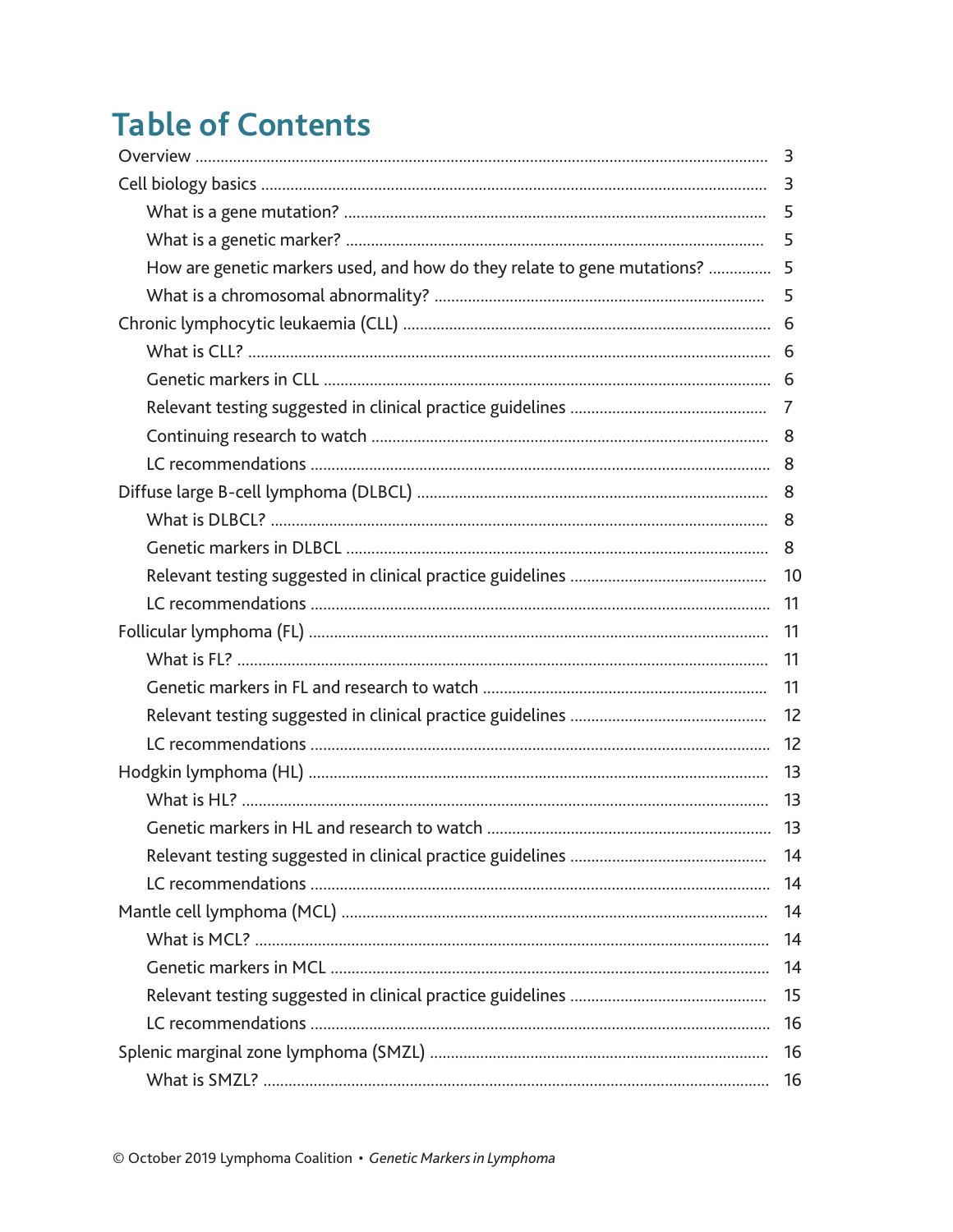|                                                                           | 16 |
|---------------------------------------------------------------------------|----|
|                                                                           |    |
|                                                                           | 17 |
|                                                                           | 18 |
| Appendix A: Tests used to detect genetic abnormalities/evidence of cancer | 19 |
|                                                                           | 20 |
|                                                                           | 20 |
|                                                                           | 21 |
|                                                                           | 21 |
|                                                                           | 22 |
|                                                                           | 22 |
|                                                                           | 23 |
|                                                                           | 26 |
|                                                                           | 29 |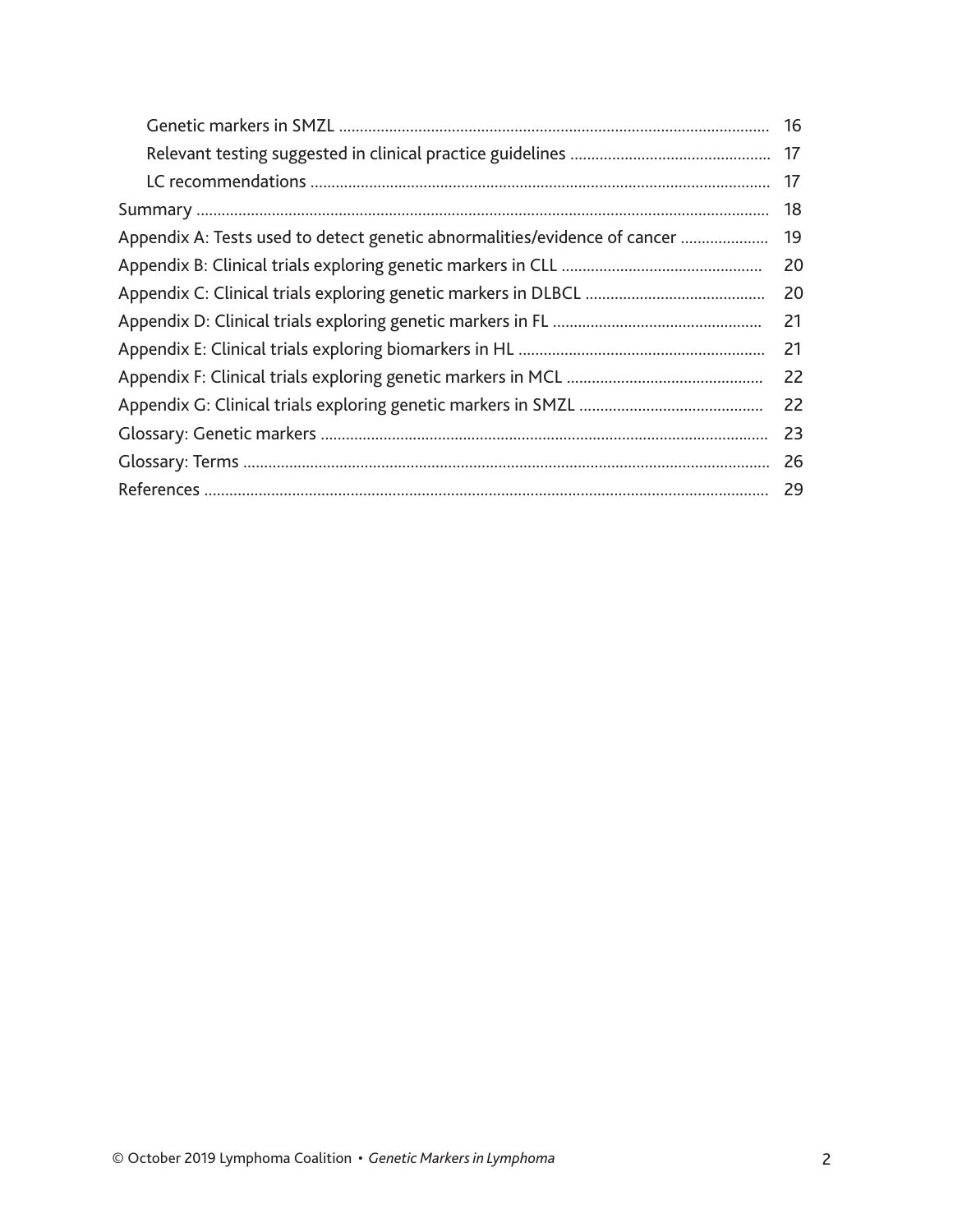### **Overview**

More is known about lymphoma today than ever before. Where it was once thought lymphoma comprised only a few diseases, there are now more than 80 known subtypes, with potential for more to be recognised in the future. This deeper understanding of the many types of lymphomas has largely come from better scientific knowledge of genes and gene mutations and the role they play in the diagnosis, prognosis and treatment of lymphomas.

Genes and their associated mutations are used to diagnose lymphoma and can also be **prognostic**  about how the type of lymphoma will progress and/or **predictive** as to how the lymphoma will respond to available treatments. The presence or absence of certain mutations can help guide the type of treatment a patient receives and predict how likely the lymphoma is to respond to certain drugs.1,2 This science of identifying disease through DNA, genes and mutations may be referred to as **molecular profiling**, genetic markers, **genetic profiling**, or driver gene-based classification.

Better understanding of gene mutations is also an important part of the development of targeted cancer treatments (also known as **precision medicine**). The Lymphoma Coalition (LC) published a report in 2013 regarding personalised medicine. The goal of personalised medicine is to select the most effective treatment for an individual patient's cancer. As more is learned about the biology of the different lymphomas, and as more selective treatments are developed, it is necessary to both identify the genetic differences as well as make the tools to measure them routinely available. Since many new targeted therapies are costly, it is imperative they are given to patients who have a high likelihood of benefiting. Six years after the release of the *Focus on Personalised Medicine* report, it is important to see what progress has been made and what gaps still exist.

This particular report looks at the following six lymphoma subtypes and explores the role of genetic mutations in diagnosis, prognosis and treatment. Other non-gene markers and tests are described where applicable to provide a more robust understanding of current knowledge.

- 1. Chronic lymphocytic leukaemia (CLL)
- 2. Diffuse large B-cell lymphoma (DLBCL)
- 3. Follicular lymphoma (FL)
- 4. Hodgkin lymphoma (HL)
- 5. Mantle cell lymphoma (MCL)
- 6. Splenic marginal zone lymphoma (SMZL)

Ultimately, the goal of this work is to improve the clinical care of patients.

*Words highlighted in bold are defined in the glossary at the end of the article.* 

# **Cell biology basics**

This report will reference 'gene mutations', 'genetic markers', and 'chromosomal abnormalities'. To contextualise and understand these concepts, it is helpful to first understand some basic cell biology.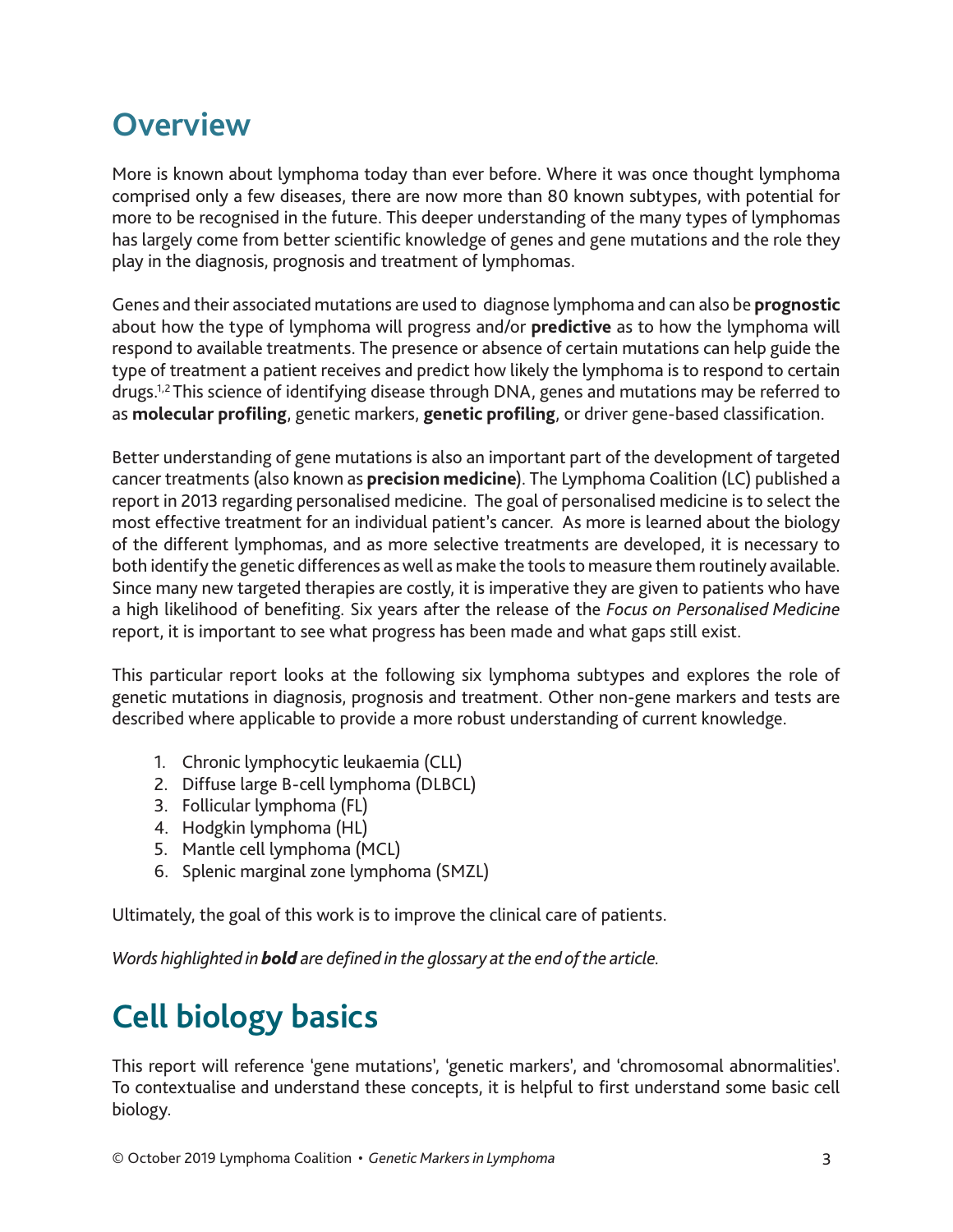Human bodies are made up of trillions of cells, and most cells contain a complete set of genes. Each person has thousands of genes that act like a set of instructions, controlling growth and how bodies work. Genes are made of DNA and are carried on thread-like structures called chromosomes. Chromosomes are stored in the nucleus of a cell; usually, a person has 46 chromosomes in each cell, 23 inherited from their mother and 23 from their father. These structures are described in further detail below:

Cells (1) are the basic unit of life. Cells provide structure for the body, convert nutrients from food into energy, and carry out specialised functions. Cells contain the body's hereditary material.<sup>3</sup>

The nucleus (2) is the cell's command and information processing centre. It has two major functions: it coordinates the cell's activities (growth, maturation, division); and it stores the cell's hereditary material which is called DNA.3

A chromosome (3) is a thread-like structure made up of DNA that is tightly coiled around proteins called histones. Each chromosome contains many genes and is divided into two 'arms' by a constriction point called the centromere. The short arm is called the 'p arm' and the long arm is called the 'q arm'. The centromere can be located in different places on different chromosomes, giving a chromosome its shape, and it can be used to describe the location of specific genes.4

DNA (4), or deoxyribonucleic acid, is the hereditary material in humans. It is a double helix structure that resembles a twisted ladder. The information in DNA is stored as a code made up of four chemical bases: adenine (A), guanine (G), cytosine (C), and thymine (T). The specific order of these bases determines the information available for building and maintaining an organism, much like how letters of the alphabet appear in different orders to form words and sentences. Each base is also attached to a sugar molecule and a phosphate



molecule, and all three of these items together (base+ sugar+ phosphate) are called a nucleotide (5). Nucleotides are arranged in two long parallel strands that bind together to form the DNA double helix structure. These strands bind together through base pairing; *A* binds with *T*, and *C* binds with *G* to form the steps of the ladder, and the sugar and phosphate molecules form the vertical side pieces of the ladder.<sup>5</sup>

A gene (6) is the basic unit of heredity. Genes are made up of a segment DNA, and they can range in size from a few hundred DNA bases (A, C, G, T) to more than 2 million bases. Some genes act as instructions to make molecules called proteins. Genes are assigned a name and symbol; the symbol is a short combination of letters (and sometimes numbers) that represent an abbreviated version of the name.<sup>6</sup>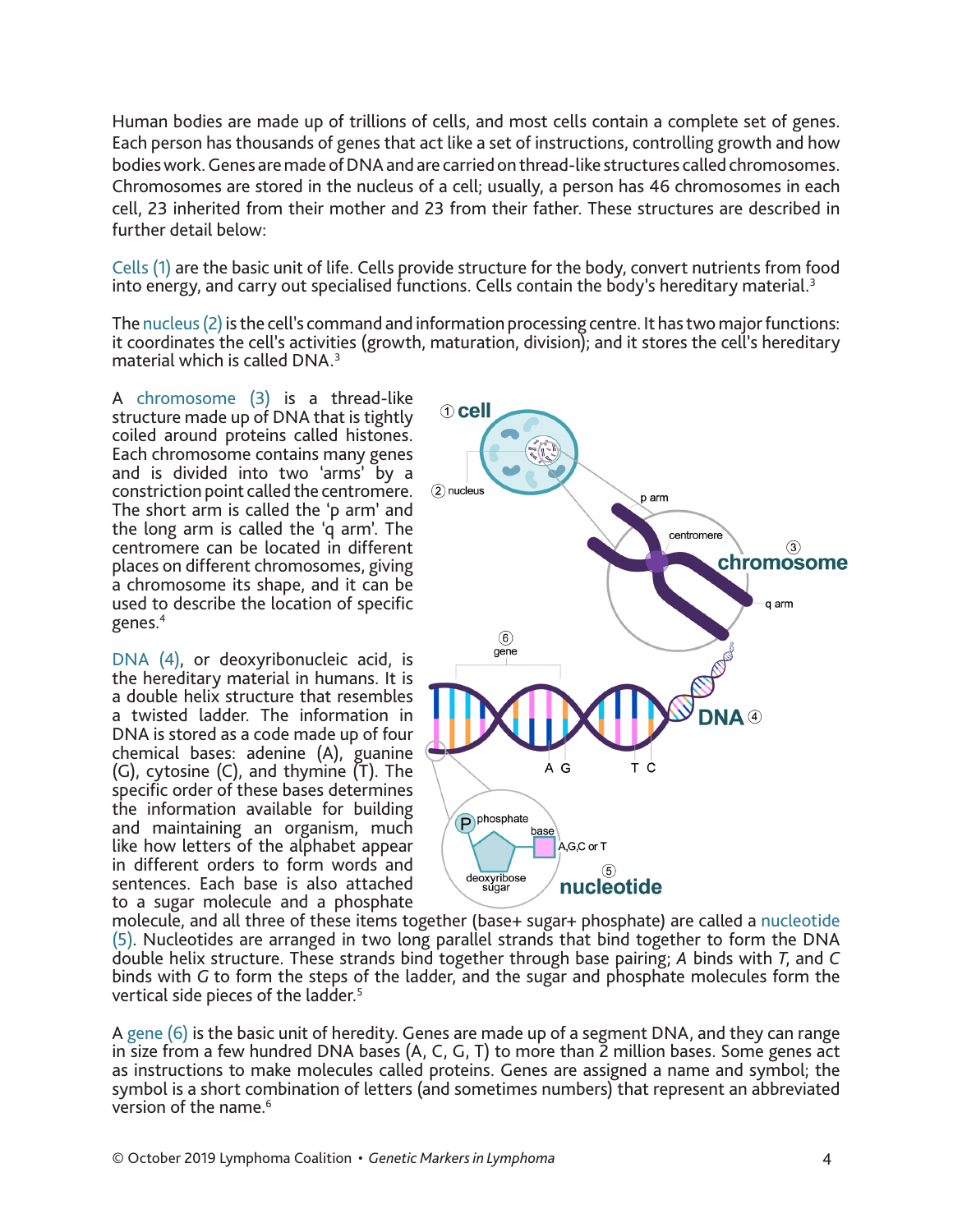#### What is a gene mutation?

A gene mutation is a permanent change in the DNA sequence that makes up a gene. A gene mutation can range in size, affecting anywhere from a single DNA base pair (A&T, G&C) to a large DNA segment that involves multiple genes. Mutations can be hereditary (passed on from a parent) or acquired, meaning a change happens during a person's life that usually only affects certain cells. A person's health can be affected because mutations may lead to alterations in a protein's structure, changing the way the protein works, and affect the amount of proteins. Some mutations can change a cell from healthy to cancerous.<sup>7</sup>

#### What is a genetic marker?

A genetic marker is a specific DNA sequence with a known physical location on a chromosome. It is described as an observable variation, which may arise because of a mutation or an alteration in the gene's location. Each chromosome has many genetic markers. While specific sequences may vary between individuals, there is enough consistency in the genetic code at that particular site on the genome to allow comparison between individuals.<sup>8</sup> A marker can have functional consequences, for example, the function or expression of a gene can contribute directly to the development of a disease. A marker can also have no functional consequences but could be located very close to a functional variant (which does alter the function of a gene), which causes both the marker and the variant to be inherited together in the population at large.<sup>9</sup>

#### How are genetic markers used, and how do they relate to gene mutations?

Genetic markers are particularly important in genetic mapping. They can be used to identify the position of different **alleles** (variant form of a given gene) located on the same chromosome that tend to be inherited together. This is called a linkage group, which can be used to identify unknown genes that influence disease risk. This is valuable for tracking inheritance of traits through generations of a family.8

A genetic marker can also act as a specific disease **phenotype** revealing variant on its own.<sup>9</sup> For example, if a large percentage of a disease population (i.e. patients with follicular lymphoma) express a specific genetic marker that those without the disease do not, then the marker can indicate a high level of probability of disease. Genetic markers can also be prognostic, meaning they are used to predict the course of disease or outcome. They can help estimate both the chance of recovery as well as disease recurrence.

Additionally, markers can be helpful for identifying gene mutations. If a mutation occurs in a genetic marker region, the mutation can be easily identified because the normal pattern of this DNA sequence is known.<sup>9</sup>

#### What is a chromosomal abnormality?

Many cancer cells have a change in their number of chromosomes; human cells normally contain 23 pairs of chromosomes, for a total of 46 chromosomes in each cell. A gain or loss of chromosomes from the normal 46 is called 'aneuploidy'. In cancer cells, these changes are not inherited but occur in somatic cells (cells other than eggs or sperm) during the formation or progression of a cancerous tumour. 10

Changes that affect the structure of chromosomes can also cause issues with growth, development,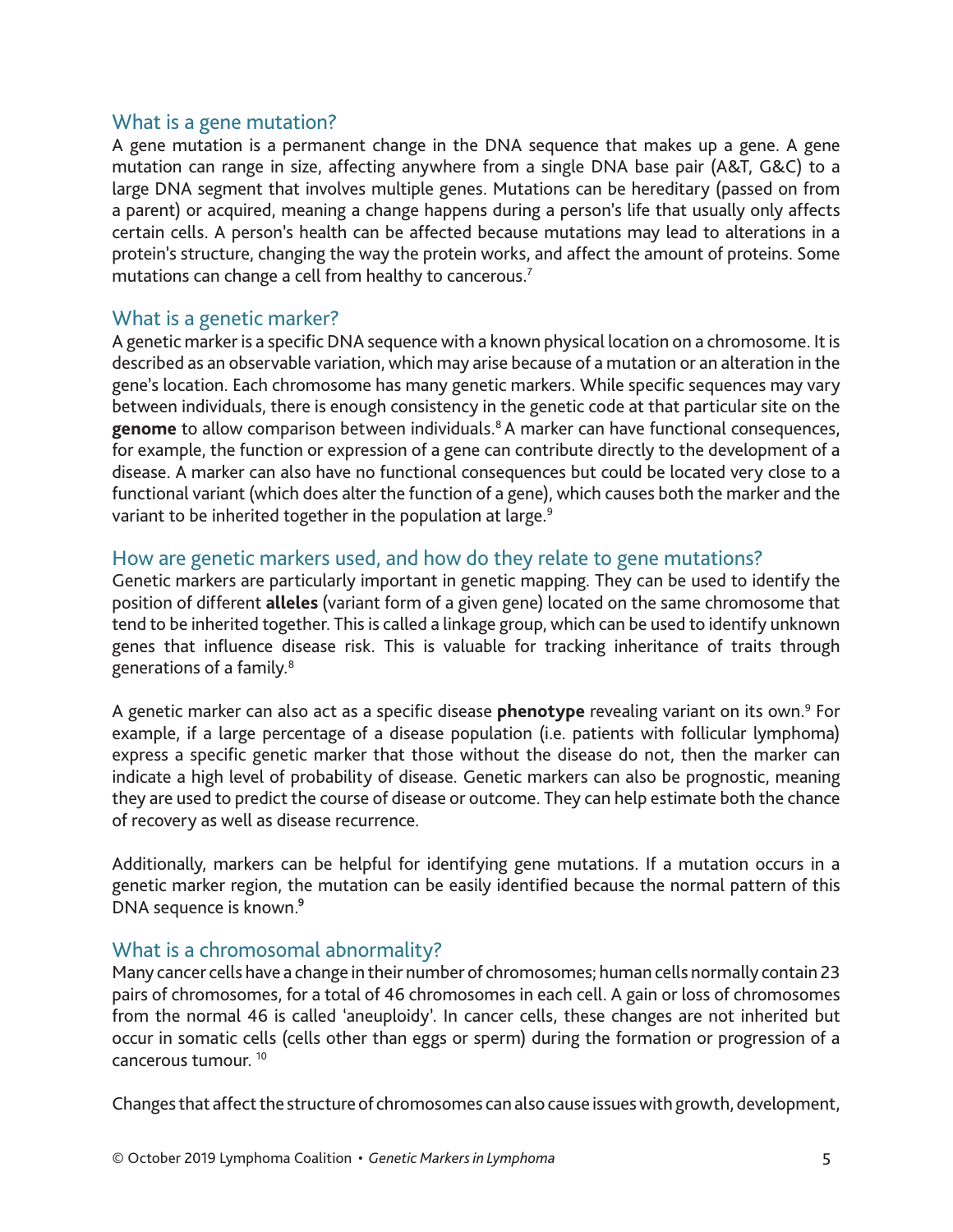and the function of different body systems. These changes can affect many genes along the chromosome and can disrupt the proteins that are made from those genes.<sup>10</sup> A structural change occurs when pieces of DNA are rearranged within one chromosome or transferred between two or more chromosomes. The effects of these changes depend on their location, size, and if any genetic information has been gained or lost. Some changes may cause medical problems, while others have no effect on health at all <sup>10</sup>

# **Chronic lymphocytic leukaemia (CLL)**

#### What is CLL?

Chronic lymphocytic leukaemia (CLL) is often a progressive and persistent form of lymphoma; it presents as a high level of disease-derived B lymphocytes in the blood. Unlike other forms of lymphoma, CLL is often found in the peripheral blood rather than the tissues of the lymphatic system (such as lymph nodes). If this form of cancer is found solely in the lymphatic system, it is usually diagnosed as small lymphocytic lymphoma (SLL). CLL and SLL look identical under a microscope and are considered differing manifestations of the same disease. There is a wide range in the way CLL progresses, from an incidentally discovered asymptomatic abnormality on a routine blood test, to a slow-growing disease that does not require treatment, to a disease that progresses quickly and is resistant to treatment.<sup>11</sup>

#### Genetic markers in CLL

Several prognostic markers have been established but only a few are used in daily clinical practice.

- **• IGHV (immunoglobulin heavy-chain variable):** This gene encodes **antibodies** that function in the immune response. Patients with CLL who express unmutated IGHV tend to have a more aggressive disease that will have an inferior response to chemotherapy-based treatment than those who express mutated IGHV.11-14 IGHV status does not predict treatment response to targeted therapies like Ibrutinib or Venetoclax.
	- Patients with mutated IGHV are more likely to have a deletion on the long arm of the 13<sup>th</sup> chromosome (**DEL-13Q**), but not an expression of the antigens **CD38** or **ZAP70**. This indicates a favourable prognosis.
	- Patients with unmutated IGHV are more likely to have disease with expression of the antigens **CD38** or **ZAP70** and are likely to have an unfavourable prognosis.
- **• VH3-21 gene:** Regardless of IGHV mutation status, when the CLL cells utilise this form of the immunoglobulin heavy chain gene (VH3-21), prognosis may be unfavourable and similar to those with unmutated IGVH gene status.<sup>11-14</sup>
- **• TP53 (tumour protein 53):** Patients with CLL who express a mutation of TP53 have an inferior prognosis and the disease does not respond well to standard chemotherapy.
- **• Complex karyotype:** Patients with CLL with a complex karyotype, or at least three chromosomes which are different from what is considered normal, may have poorer progression-free survival (PFS) and overall survival (OS).15

All of the patients mentioned above have CLL that is more appropriately treated with small molecule inhibitors (Burton tyrosine kinase, phosphoinositide 3-kinase or B-cell lymphoma-2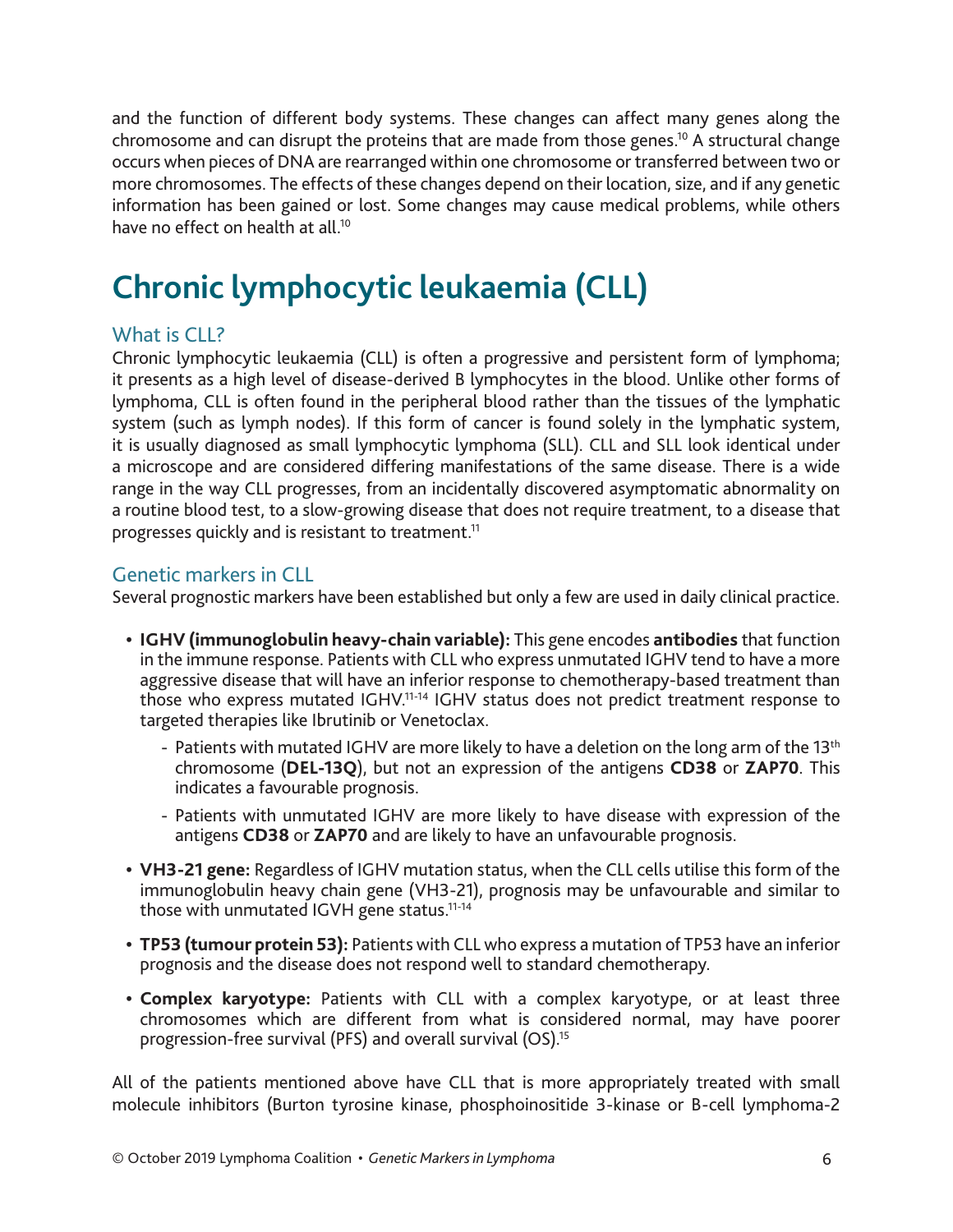inhibitors).<sup>11,13</sup>

Approximately 80 percent of patients with CLL carry at least one or more chromosomal abnormality – an irregular, missing or extra part of the DNA. Identifying chromosomal abnormalities plays a key role in understanding the prognosis of CLL and the likelihood of the CLL responding to different treatments.

These include:

- **• 13q14 deletion** Patients with CLL missing genetic material on the long arm of chromosome 13 have a more favourable prognosis if the 13q deletion is their only genetic abnormality. Detected in approximately 50 percent of all CLL cases.
- **• Trisomy 12** Patients with CLL who have an extra copy of chromosome 12 are more likely to have an unfavourable prognosis. Detected in less than 20 percent of all CLL cases.
- **• 11q deletion** Patients with CLL missing genetic material on the long arm of chromosome 11 are more likely to have an unfavourable prognosis if treated with chemotherapy. Detected in approximately 10-20 percent of all CLL cases.
- **• 17p deletion** Patients with CLL missing genetic material on the short arm of chromosome 17 are more likely to have an unfavourable prognosis. Detected in 5-10 percent of all CLL cases at time of first treatment but becomes increasingly common when the disease recurs after multiple episodes of therapy. Those with a 17p deletion are also less likely to respond to traditional chemotherapy.

| Abnormality<br><b>Test</b>          |                    | <b>NCCN (2018)</b> | <b>ESMO (2015)</b>   iwCLL (2018) |   | Marker Type* |  |  |
|-------------------------------------|--------------------|--------------------|-----------------------------------|---|--------------|--|--|
| <b>Chromosomal Abnormality</b>      |                    |                    |                                   |   |              |  |  |
| t(11:14)                            | <b>FISH</b>        | X                  | X                                 |   | D            |  |  |
| t(11q;v)                            | <b>FISH</b>        | X                  |                                   |   | D            |  |  |
| 11q del                             | <b>FISH</b>        | X                  | X                                 | X | D/P          |  |  |
| 13q del                             | <b>FISH</b>        | X                  |                                   | X | D/P          |  |  |
| 17p del<br><b>FISH</b>              |                    | X                  | X                                 | X | P            |  |  |
| <b>Gene Mutation</b>                |                    |                    |                                   |   |              |  |  |
| <b>TP53</b>                         | <b>FISH</b>        | X                  | $\boldsymbol{\mathsf{x}}$         | X | P            |  |  |
| IGHV (mutational status)            | Molecular Analysis | X                  | X                                 | X | P            |  |  |
| <b>Protein/Antigen Expression**</b> |                    |                    |                                   |   |              |  |  |
| Cyclin D1                           | <b>IHC</b>         | X                  |                                   |   | D            |  |  |
| <b>ZAP 70</b><br>Flow Cytometry     |                    | X                  |                                   |   | D/P          |  |  |
| CD38                                | Flow Cytometry     | X                  |                                   |   | D/P          |  |  |
| CD49d                               | Flow Cytometry     | X                  |                                   |   | D/P          |  |  |

#### Relevant testing suggested in clinical practice guidelines

\*D= Diagnostic P= Prognostic

\*\*Not gene tests but included due to listing in certain guidelines as diagnostic/prognostic.

*See Appendix A for more information about tests used.*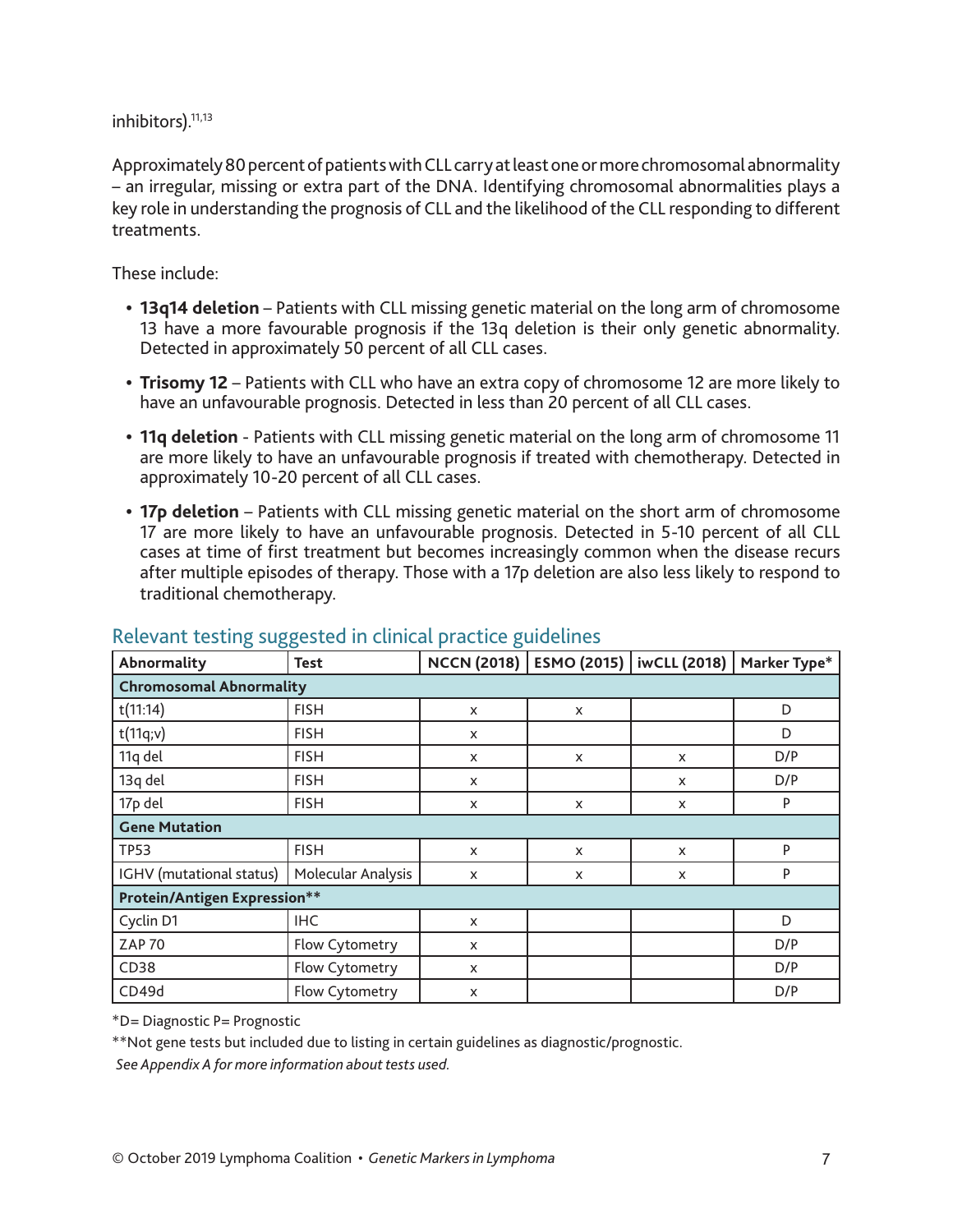#### Continuing research to watch

There are other genetic markers that may influence prognosis of a patient with CLL, but need additional research:

- **• ATM gene**
- **• NOTCH1 gene**
- **• SF3B1 gene**
- **• BIRC3 gene**

#### *LC recommendations*

It is important to note that genetic abnormalities like deletions and additions of portions of chromosomes can change in people living with CLL due to treatment or during the course of the cancer. For that reason, it is recommended that TP53 mutations and 17p deletion be assessed before every line of new treatment to predict the course of the disease.

Tests for gene mutations, markers and chromosomal abnormalities are not readily accessible in all countries. LC strongly encourages this to change to ensure all patients receive the best treatment for their type of CLL.

*See Appendix B for more information about genetic marker clinical trials associated with CLL.*

# Diffuse large B-cell lymphoma (DLBCL)

#### What is DLBCL?

Diffuse large B-cell lymphoma is an aggressive, fast-growing form of lymphoma. Under a microscope, the cancerous B cells appear very large and scattered throughout the lymph nodes or tissue. This diffuse growth pattern contributes to the aggressive behaviour of DLBCL. DLBCL accounts for  $30 - 40$  percent of newly diagnosed lymphomas.<sup>16</sup>

Through **gene expression profiling**, two major subtypes of DLBCL have been identified.12

- **• Activated B-cell Type (ABC-type):** This subtype is identified by B cells that are in the process of differentiating from germinal centre B cells to plasma cells. Patients with this type of DLBCL have a long-term survival rate of approximately 40 percent.
- **• Germinal Centre B-cell Type (GCB-type):** This subtype has a gene expression profile that is characteristic of normal B cells in the germinal centre of the lymph node. Patients with this type of DLBCL have a long-term survival rate of approximately 70 percent.

#### Genetic markers in DLBCL

Researchers have recently further identified four genetic subtypes of DLBCL, which are seen in both ABC-type and GCB-type DLBCL, and which can help explain why some patients' lymphoma responds better to treatment than others.17,18

**• BN2:** Patients who have a fusion of the **BCL6** gene and/or express a mutation on the **NOTCH2**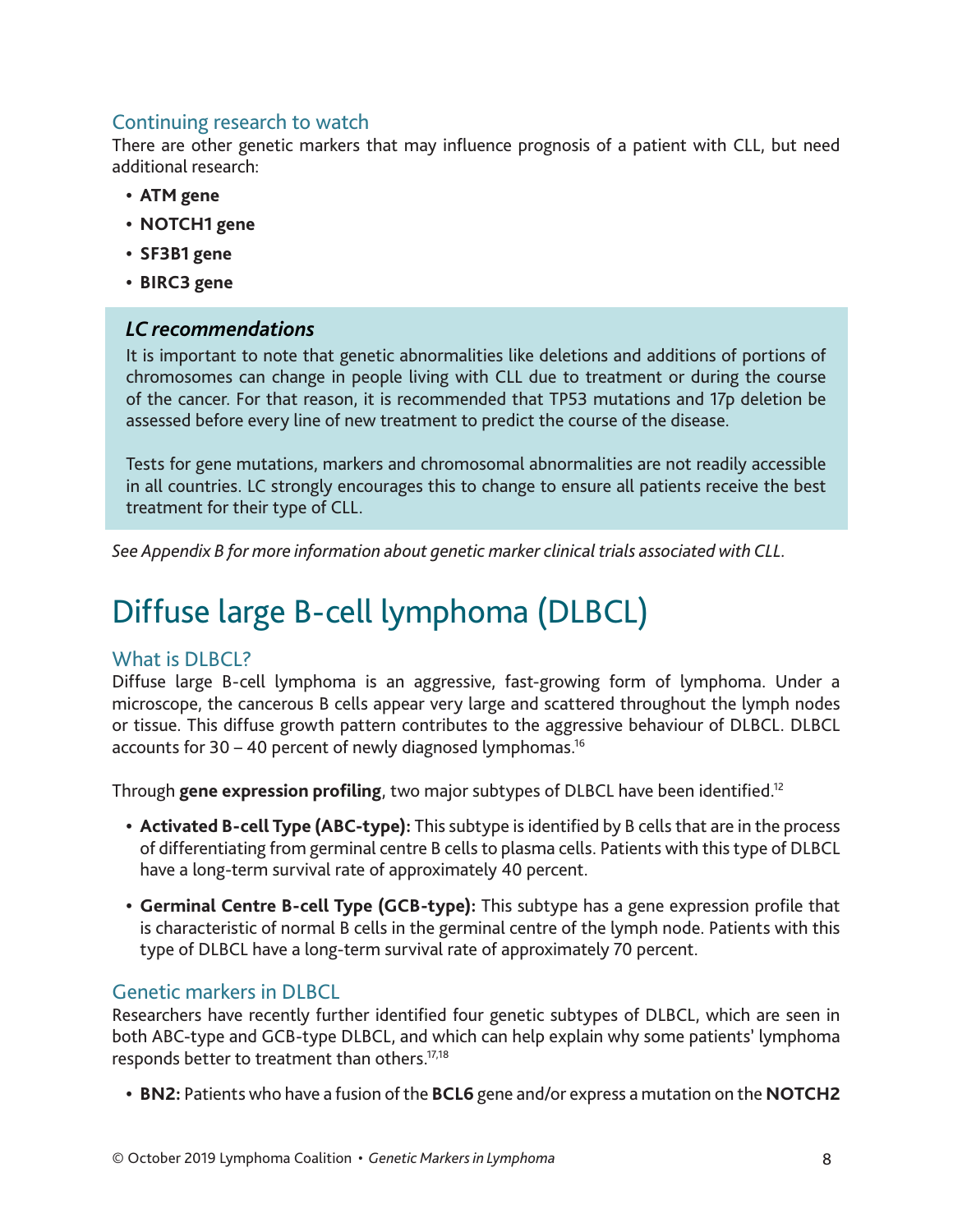gene. DLBCL that is identified as BN2 is more likely to respond well to treatment.

- **• EZB:** Patients who express mutations on the **EZH2** gene and/or **translocation** (or rearrangement) of the **BCL2** gene. DLBCL that is identified as EZB is more likely to respond well to treatment.
- **• MCD:** Patients who express mutations on the **MYD88** gene and the **CD79B** gene. DLBCL that is identified as MCD is less likely to respond well to treatment.
- **• N1:** Patients who express mutations on the **NOTCH1** gene. DLBCL that is identified as N1 is less likely to respond well to treatment.

There can also be abnormalities in the way **antigens** are expressed in DLBCL.

- **• CD5:** Approximately 10 percent of patients will have disease which expresses **CD5**. The expression of CD5 is not an independent test for prognosis, however it is associated with other poor clinical features such as advanced age, a greater number of lymph nodes affected and a more advanced stage of cancer.<sup>12</sup>
- **• BCL2 gene:** Approximately 50 percent of patients with DLBCL will express high levels of the BCL2 protein. An increased expression of BCL2 is associated with lower event-free survival and overall survival (OS).12

There can also be chromosomal abnormalities in DLBCL that affect gene functioning.

- **• BCL2** rearrangement**:** Approximately 20 percent of patients with DLBCL have a rearrangement of the BCL2 gene. While some studies show no prognostic significance to this rearrangement, others show a shorter disease-free survival and a poorer response to therapy. BCL2 rearrangement is generally associated with GCB-type DLBCL.<sup>12,19</sup>
- **• BCL6** rearrangement**:** Between 30 and 70 percent of patients with DLBCL express a rearrangement of the BCL6 gene, which plays a key role in GCB-type DLBCL. A lack of BCL6 rearrangement has been associated with a poorer prognosis, while a higher expression level is related to a better prognosis.<sup>12,19</sup>
- **• MYC oncogene:** Approximately 10 percent of patients with DLBCL carry a MYC rearrangement, which is associated with a poor prognosis.<sup>12,19</sup>
- **• Double Hit** (MYC + BCL2)**:** Patients that carry both MYC and BCL2 rearrangements have what is called "Double Hit" DLBCL. This type of DLBCL is more likely to follow an aggressive clinical course and patients have a poorer overall survival (OS).12

There can also be recurrent gene abnormalities which are expressed in DLBCL.

- **• BCL6** somatic mutation**:** Approximately 70 percent of patients with DLBCL will have BCL6 somatic mutations (which are different from rearrangements). The presence of BCL6 somatic mutations is suggestive of a favourable prognostic marker.<sup>12</sup>
- **• TP53** (tumour protein 53) mutation**:** Approximately 20 percent of patients with DLBCL express TP53 mutations. It is present in both GCB-type and ABC-type DLBCL. TP53 mutations are an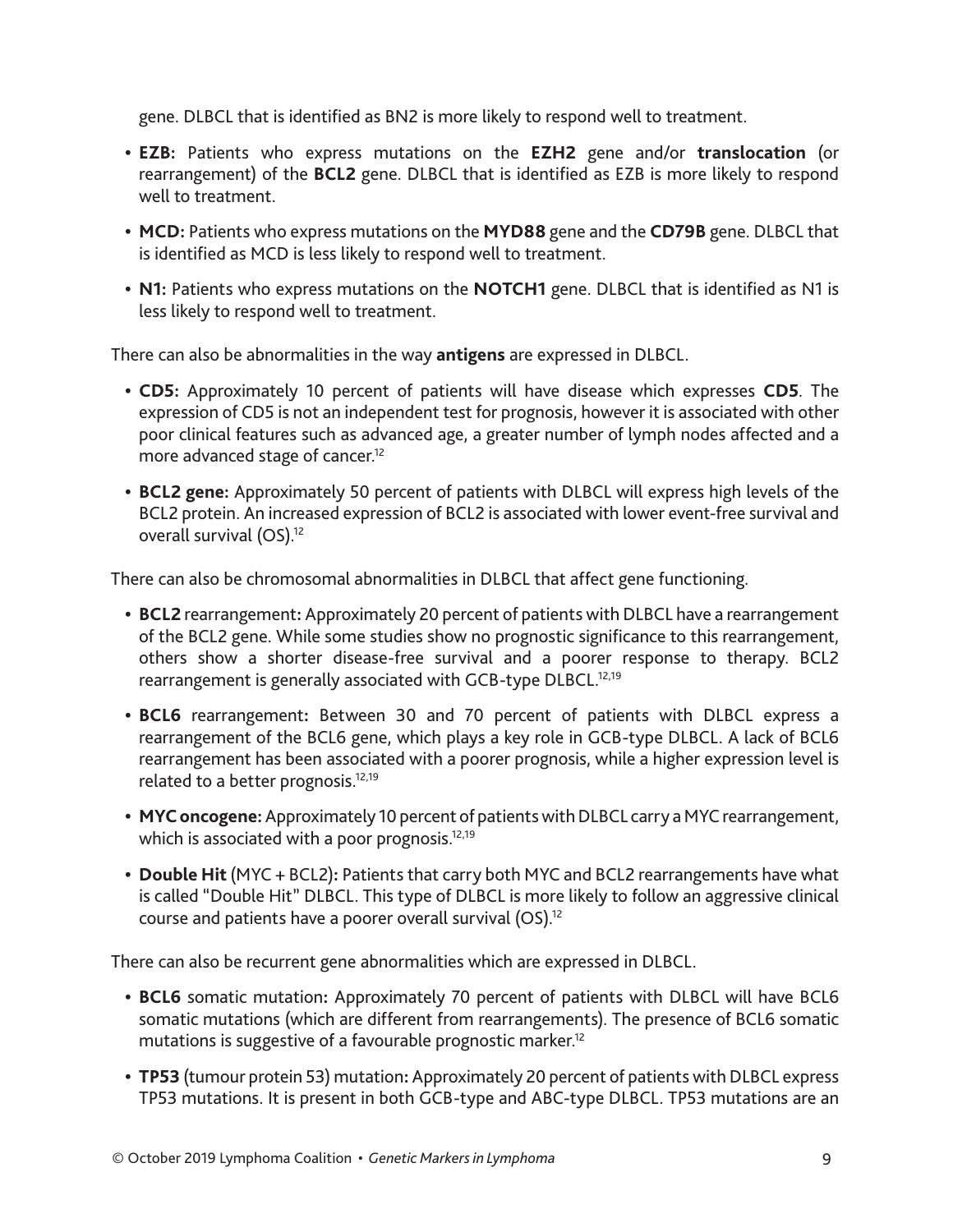independent prognostic marker and are associated with a poor prognosis and unfavourable remission rates.12,19

**• MYD88 gene** mutation**:** Approximately 30 percent of patients with ABC DLBCL have recurrent mutation in the MYD88 gene. Extranodal involvement and **IPI** high risk is common among patients with ABC DLBCL who express this mutation. MYD88 mutation can be a predisposing factor for poorer overall survival in patients with ABC DLBCL.<sup>19</sup>

#### *Other Relevant Indicators*

Though not gene tests or markers, the following have also been shown to be associated with a poor prognosis.

- CD43 (cluster differentiation 43)**:** Approximately 20 percent of patients with DLBCL express CD43, which has been shown to be associated with lower event-free survival and overall survival (OS).<sup>12</sup>
- Epstein-Barr Virus (EBV)**:** In certain types of patients with DLBCL (such as the elderly), a positive test for EBV expression within the lymphoma cells is associated with a poor prognosis.<sup>12</sup>

| Abnormality<br><b>Test</b>         |                         |                           | NCCN (2018)   ESMO (2015)   Marker Type* |     |
|------------------------------------|-------------------------|---------------------------|------------------------------------------|-----|
| <b>Chromosomal Abnormality</b>     |                         |                           |                                          |     |
| BCL <sub>2</sub>                   | IHC, Molecular Analysis | X                         | X                                        | P   |
| <b>MYC</b>                         | IHC, FISH, Karyotype    | X                         | X                                        | D/P |
| BCL6                               | IHC, FISH, Karyotype    | X                         |                                          | D/P |
| Double hit (MYC + BCL2 or BCL6)    | <b>FISH</b>             | X                         | X                                        | D/P |
| <b>Cell of Origin</b>              |                         |                           |                                          |     |
| <b>GBC Variant/non-GBC Variant</b> | Immunophenotyping       | X                         | X                                        | P   |
| <b>Gene Mutation/Rearrangement</b> |                         |                           |                                          |     |
| TCR gene rearrangement             | <b>PCR</b>              | $\boldsymbol{\mathsf{x}}$ |                                          | D   |
| IgH                                | <b>PCR</b>              | X                         |                                          | D   |
| Protein/Antigen Expression**       |                         |                           |                                          |     |
| IRF4                               | <b>IHC</b>              | $\boldsymbol{\mathsf{x}}$ | X                                        | D   |
| MUM1                               | <b>IHC</b>              | X                         |                                          | D   |
| Cyclin D1                          | <b>IHC</b>              | X                         | X                                        | D   |
| ALK                                | <b>IHC</b>              | X                         |                                          | D   |
| HHV8                               | ISH/EBER-1 staining     | X                         |                                          | D   |
| <b>SOX11</b><br><b>IHC</b>         |                         | X                         |                                          | D   |
| CD10<br><b>IHC</b>                 |                         | X                         |                                          | D   |
| EBV                                | ISH/EBER-1 staining     | X                         | X                                        | D/P |

#### Relevant testing suggested in clinical practice guidelines

\*D= Diagnostic P= Prognostic

\*\*Not gene tests but included due to listing in certain guidelines as diagnostic/prognostic.

*See Appendix A for more information about tests used.*

Due to technical challenges of using gene expression profiling in the clinical laboratory, **immunohistochemistry** (IHC) algorithms (a set of rules) are used to identify ABC-type and GCB-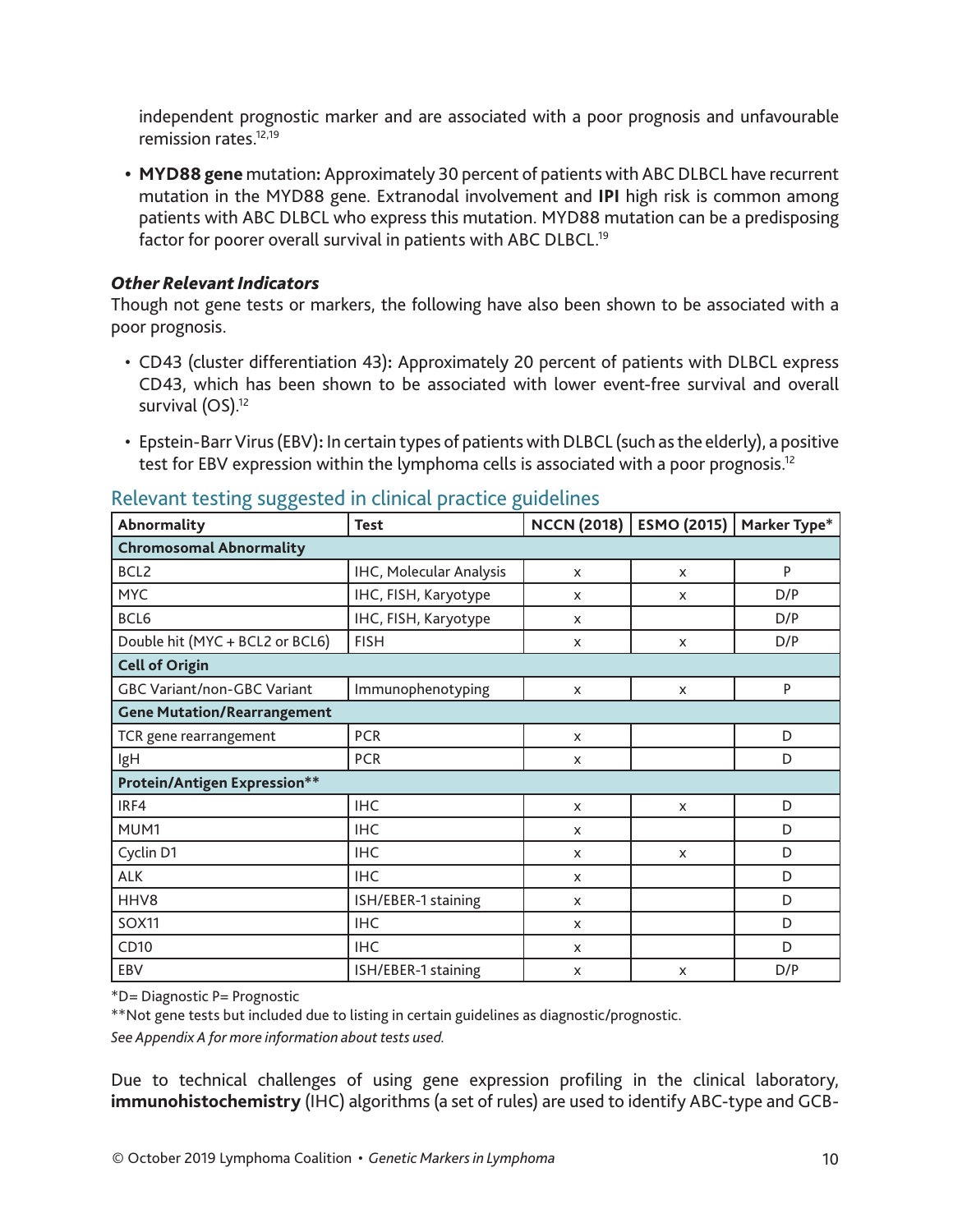type DLBCL. The most commonly used is the Hans algorithm.12

- ABC-type**:** the absence of **CD10** gene and **BCL6** gene expression and the presence of **MUM1**  gene expression.
- GCB-type**:** the presence of **CD10** gene and **BCL6** gene expression and the absence of **MUM1**  gene expression.

#### *LC recommendations*

Knowing DLBCL subtype is important but it is currently not tested for routinely. LC encourages patients to ask what their DLBCL subtype is and doctors to test and advise the patient to ensure all patients have more complete information and understanding about their disease. Improved ways to determine prognosis and treatment will be crucial to allow for more individualised and risk-adapted treatment.

In addition, there continues to be research to understand the biology of DLBCL better and in turn find targeted molecular pathways and treatments. It is important to prioritise treatments that have a meaningful effect on the cancer and investigate this within the patient population that will benefit most.

*See Appendix C for more information about genetic marker clinical trials associated with DLBCL.*

# **Follicular lymphoma (FL)**

#### What is **FL?**

Follicular lymphoma is a low-grade, usually slow-growing B cell lymphoma subtype. Based on the current treatments available, advanced stage FL is incurable, and the patient's disease may relapse multiple times. However, many patients have FL that responds well to treatment and they can live with the condition for many years as a chronic disease. Over time, some patient's FL may eventually transform into another form of lymphoma, which is often more aggressive and usually requires different types of treatment.<sup>20</sup>

#### Genetic markers in FL and research to watch

Currently for patients with FL, few if any **biomarkers** are used to drive treatment selection. This is despite the massive data set that has been and continues to accumulate from clinical trials and patient registries. This is in part because new and novel treatments have been brought into clinical trials faster than the ability to validate prognostic and predictive models.<sup>21</sup>

There are a few genetic markers which show clinical promise to improve patient care and outcomes, but nothing is currently used in practice.

**• M7FLIPI:** The first prognostic test to combine 7 genetic mutations (EZH2, ARID1A, EP300, FOXO1, MEF2B, CREBBP, and CARD11) and the **FLIPI** clinical factors (age, stage, lactate dehydrogenase, haemoglobin, and number of involved lymph nodes sites). The test helps identify if patients are high- or low-risk, and in the future the intensity of treatment may be determined accordingly.<sup>22</sup>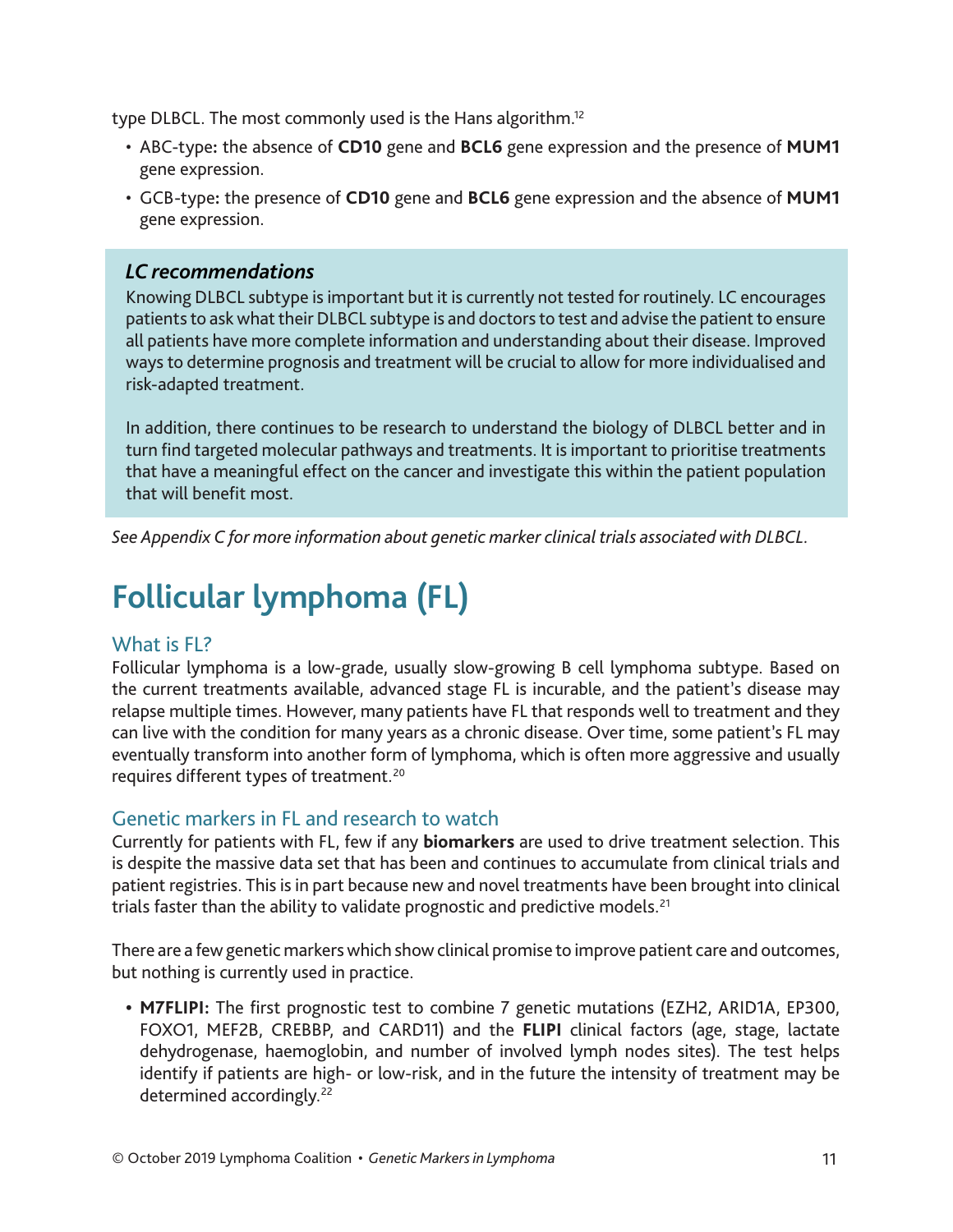- **• BCL6 gene:** BCL6 translocation in FL may constitute a subgroup of patients with a higher risk to have their FL transform into aggressive lymphoma. Of patients with FL who express translocation of the BCL6 gene, 90 percent have loss-of-function mutation of the **KMTD2**, 80 percent have mutations of **CREBBP** or **EP300**. 21
- **• EZH2 gene:** Approximately 25 percent of patients with FL express a mutation in EZH2 gene, which is associated with a favourable outcome. The EZH2 gene is also a therapeutic target.<sup>21</sup>
- **• TP53 (tumour protein 53):** TP53 mutation has been correlated with shorter progression-free survival and overall survival among FL patients. TP53 mutation has also been associated with low expression of the immune-response 1 gene expression signature.<sup>23</sup>

The following chromosomal abnormalities and gene mutations have also been observed.

- **• t(14;18) chromosomal translocation:** This is the hallmark of FL. Chromosomal translocation of the BLC2 gene to the immunoglobulin heavy chain (IGH) locus (fixed location on a chromosome). The BLC2 gene encodes a protein that inhibits apoptosis (programmed cell death); because the IGH locus is activated in B cells, the translocated BCL2 gene is overexpressed in FL which enhances the B cells survival.<sup>24</sup>
- **• 3Q27 chromosomal breakpoint:** Chromosomal translocation of the 3Q27 gene is a common genetic mutation in patients with FL.25
- **• BCL2 gene mutations:** correlate with activation-induced cytidine deaminase (AID) expression and often alter the amino acid sequence of the protein. Mutations in the BCL2 coding sequence at FL diagnosis have been shown to be associated with shorter time to transformation and poorer survival.24

| Abnormality                         | Test                         | NCCN (2018)               |   | ESMO (2017)   Marker Type* |  |  |
|-------------------------------------|------------------------------|---------------------------|---|----------------------------|--|--|
| <b>Chromosomal Abnormality</b>      |                              |                           |   |                            |  |  |
| BCL <sub>2</sub>                    | IHC, Molecular Analysis, PCR | $\boldsymbol{\mathsf{x}}$ | X | D/P                        |  |  |
| BCL6                                | IHC, FISH, Karyotype         | X                         |   | D/P                        |  |  |
| <b>Protein/Antigen Expression**</b> |                              |                           |   |                            |  |  |
| IRF4<br>IHC, FISH, Karyotype        |                              | x                         |   | D/P                        |  |  |
| MUM1                                | IHC, FISH, Karyotype         | x                         |   |                            |  |  |
| Cyclin D1                           | <b>IHC</b>                   | x                         |   |                            |  |  |
| Ki-67                               | <b>IHC</b>                   | X                         |   |                            |  |  |

#### Relevant testing suggested in clinical practice guidelines

\*D= Diagnostic P= Prognostic

\*\*Not gene tests but included due to listing in certain guidelines as diagnostic/prognostic. *See Appendix A for more information about tests used*.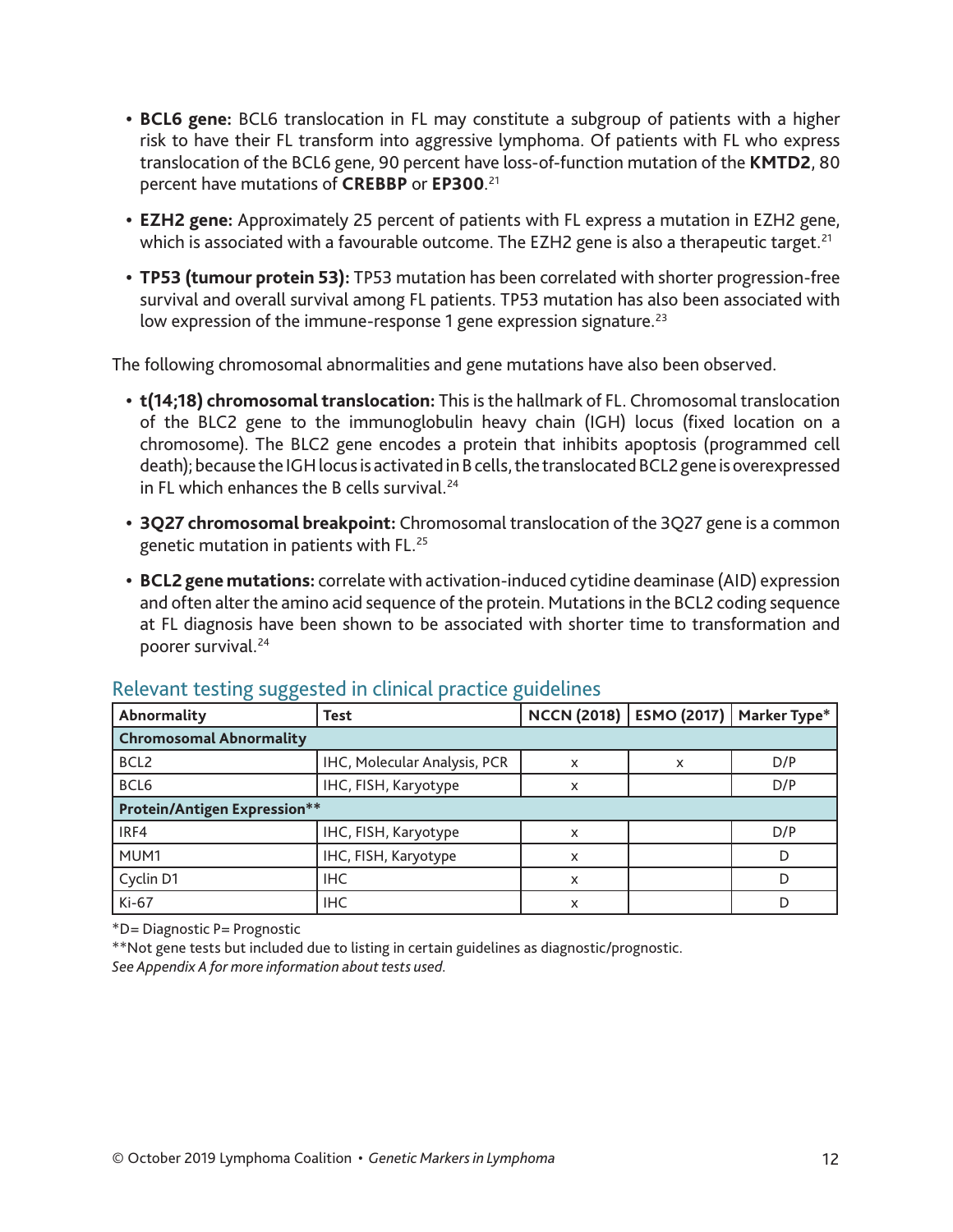#### *LC recommendations*

While the considerable amount of active research and clinical trials is promising, until these learnings are put into clinical practice they do not yet broadly benefit patients with FL. For this to happen, LC recommends standardised methodological approaches to clinical trials and systematic and comprehensive cataloguing of results that will ultimately create better prognostic and outcome prediction information and tailor treatment for patients with FL.

*See Appendix D for more information about genetic marker clinical trials associated with FL.*

# **Hodgkin lymphoma (HL)**

#### What is HL?

Hodgkin lymphoma is cancer of the lymphatic system which originates in B lymphocytes. In the case of HL, the abnormal cells are called Hodgkin cells and Reed-Sternberg (RS) cells, named after pathologist Thomas Hodgkin and two scientists, Dorothy Reed and Carl Sternberg. HL is primarily a curable cancer and with current treatments, 80 to 90 percent of patients can achieve permanent remission.26

#### Genetic markers in HL and research to watch

Defining the way genetic mutations affect HL is still a major research goal. This deeper understanding can lead to the identification of what is causing HL and springboard the development of targeted treatments.<sup>27</sup>

While no clear genetic markers have been identified in HL, there are certain **cytokines** and **immunologic markers** on cells in the **micro-environment** that may influence prognosis in patients with HL. Additional research is needed before these are incorporated into clinical practice.

- **• CCL17 / TARC:** Chemokine (C-C motif) ligand 17 (CCL17) is also known as thymus and activation-regulated chemokine (TARC). TARC is highly elevated in patients with HL and has been proposed as a potential marker.<sup>28</sup> It has been proposed not only as a marker of disease, but also as a predictive marker for response to treatment.
- **• PD1, PD-L1+** and **leukocytes:** PD-1 and PD-L1 are both proteins present on the surface of cells. Leukocytes are white blood cells. In one study, patients with HL with tumours with high proportions of PD1, PD-L1 and leukocytes had poorer event-free survival, while patients with HL with low proportions had better event-free survival.<sup>29</sup>
- **• CD68+ macrophages** and **CD163+ macrophages:** Patients with HL that show high numbers of CD68+ macrophages and CD163+ macrophages often have worse overall survival. It is thought it may also be correlated with the presence of **Epstein-Barr virus** (EBV).30
	- A presence of EBV has also been associated with worse outcomes in older patients with HL.
	- Patients with HL who have a presence of regulatory T cells (**Treg**) and **CD4+** T cells are more likely to have a worse prognosis.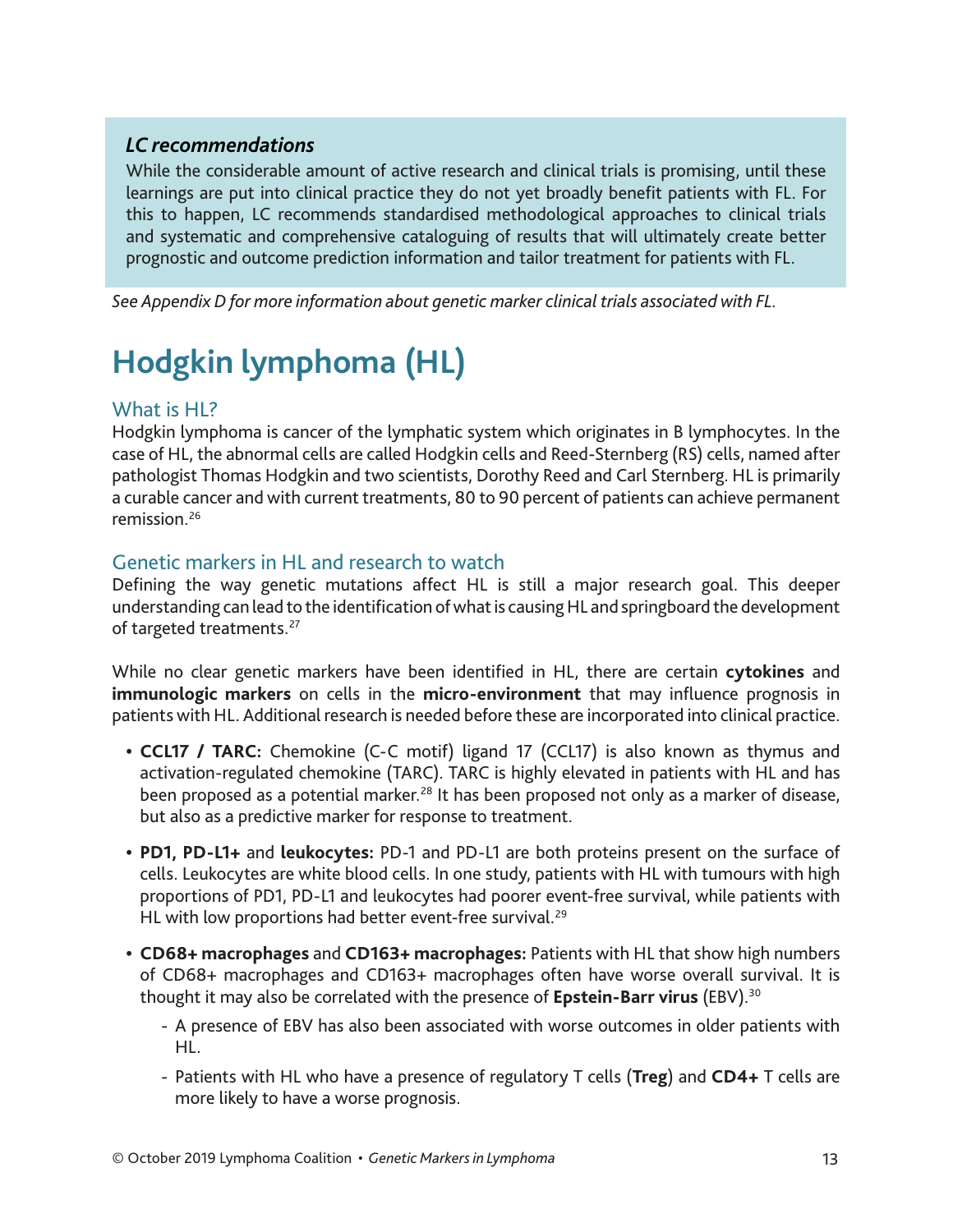- Patients with HL who have a higher **CD4** to **CD8** ratio are more likely to have lymphoma that will fail ABVD chemotherapy treatment.

|                                     | <b>Test</b>         | NCCN (2018)   ESMO (2018)   Marker Type* |   |     |
|-------------------------------------|---------------------|------------------------------------------|---|-----|
| <b>Protein/Antigen Expression**</b> |                     |                                          |   |     |
| CD30                                | Immunophenotyping   |                                          | x |     |
| CD15                                | Immunophenotyping   |                                          | x |     |
| CD79a                               | Immunophenotyping   |                                          |   |     |
| EBV                                 | ISH/EBER-1 staining |                                          |   | D/P |

#### Relevant testing suggested in clinical practice guidelines

\*D= Diagnostic P= Prognostic

\*\*Not gene tests but included due to listing in guidelines as diagnostic/prognostic.

 *See Appendix A for more information about tests used.*

#### *LC recommendations*

There is an untapped opportunity to better understand the biology of HL that will allow genetic markers to be used as prognostic tools and treatment predictors. This will help personalise HL treatment and allow for the intensity of treatment to be customised to the patient's specific needs. For this to become clinical reality, more research is needed.

*See Appendix E for more information about biomarker clinical trials associated with HL.*

# **Mantle cell lymphoma (MCL)**

#### What is MCL?

Mantle cell lymphoma is a less common cancer of the lymphatic system, which arises in B-cell lymphocytes. When the abnormal B-cells are part of the mantle zone – the outer zone of a lymph node follicle – it is diagnosed as MCL. MCL is a relatively aggressive type of lymphoma; however, more recent observations have shown a subset of patients who have less aggressive forms of MCL and may not need aggressive treatment.<sup>31</sup>

#### Genetic markers in MCL

There are several genetic markers and mutations that can be used in the prognosis of MCL and help predict its response to treatment.

- **• TP53 (tumour protein 53):** A mutation of TP53 is an independent prognostic marker for MCL. Additional mutations may result in a more aggressive cancer.
- **• T(11;14)(q13;q32):** The most common genetic alteration in patients with MCL is the translocation in chromosomes 11 and 14, which is expressed as t(11;14)(q13;q32). This switch results in alterations in and an overexpression of **CCND1 (cyclin D1) gene**, which is a diagnostic characteristic of MCL.19,32
	- Patients with MCL who express alterations on the CCND1 gene are more likely to have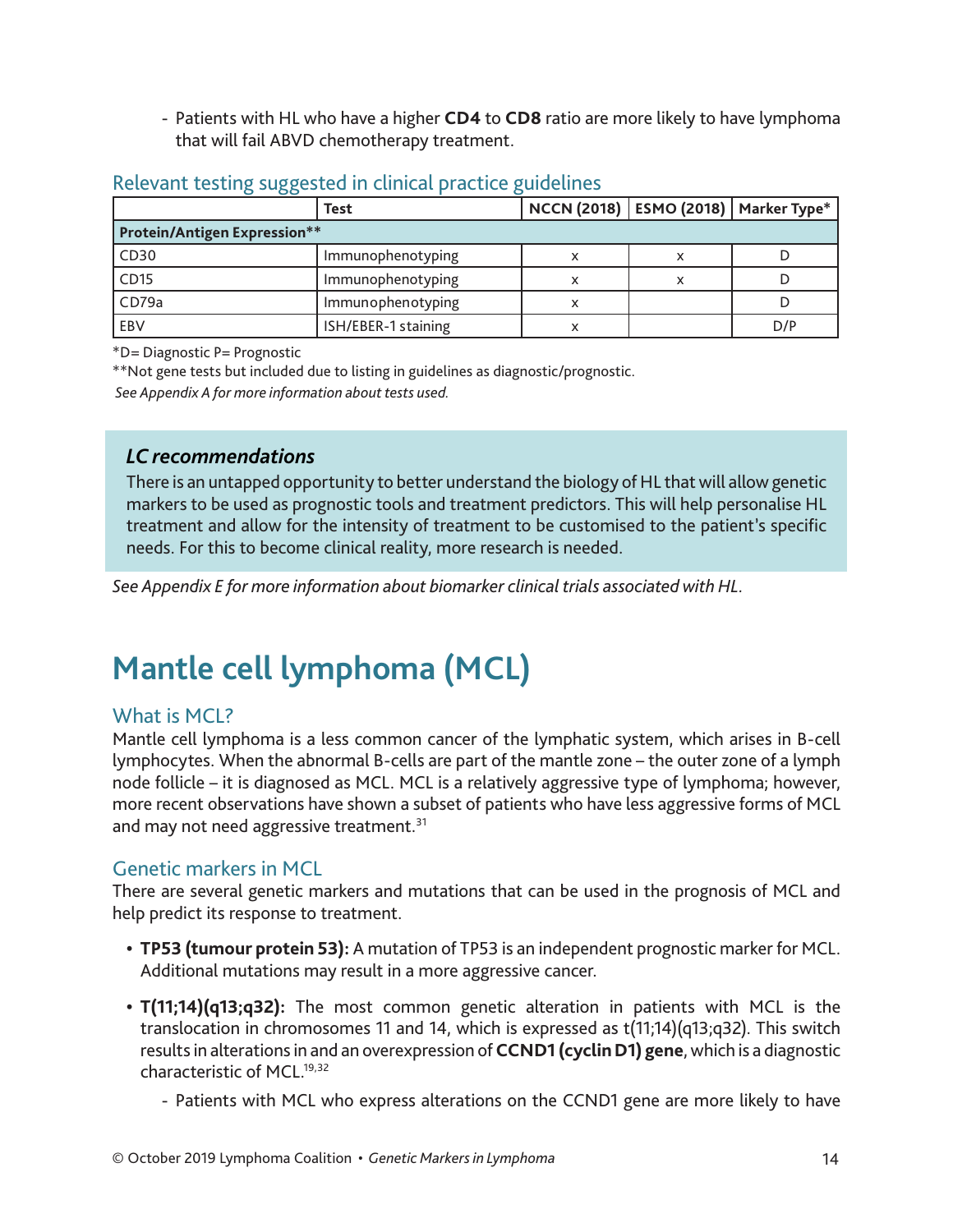a poor prognosis and a reduced 5-year survival rate compared to patients who do not express alterations on the CCND1 gene.<sup>33</sup>

- There are rare cases of patients with MCL who do not overexpress CCND1 but may overexpress **cyclin D2** (CCND2) or **cyclin D3** (CCND3).
- **• SOX11 gene:** Also known as SRY-box 11 gene, SOX11 is another marker for MCL. It is independent of CCND1, but the presence of both is helpful in diagnosing MCL.<sup>19,34</sup>
	- When patients with MCL do not express SOX11 it may indicate their cancer is indolent, or less aggressive.
	- When patients with MCL express SOX11 and have low expression of **Ki-67**, it is more likely their cancer is less aggressive.
	- Patients with MCL who express SOX11 and receive intensive chemotherapy usually have an improved survival.
- **• MYC gene:** Patients with MCL that express translocations of the MYC gene are more likely to have a poor prognosis.<sup>19</sup>
- **• NOTCH 1 gene:** Patients with MCL that express the NOTCH 1 gene are more likely to have a poor prognosis.<sup>32</sup>
- **• NOTCH 2 gene:** Patients with MCL that express the NOTCH 2 gene are more likely to have a poor prognosis.<sup>32</sup>
- **• ATM gene:** Mutations in the ATM gene are most frequently seen in patients with MCL and it is deleted in 50 percent of MCL tumours. However, on its own the ATM mutation does not impact the overall survival of patients with MCL.<sup>32,35</sup>
	- The correlation of the ATM gene with **TP53 gene** could be significant because both are involved in regulating the processes associated with the death of cells.
- **• Complex karyotype:** Patients with MCL with a complex karyotype, or at least 3 chromosomes which are different from what is considered normal, may have poorer progression-free survival (PFS) and overall survival (OS).36
- **• CDN2A/CDK4/RBI axis:** The genes in this pathway are deregulated in MCL, resulting in losses, gains and mutations.<sup>32</sup>
- **• CDKN2B/MDM2/TP53 axis:** The genes in this pathway are deregulated in MCL, resulting in losses, gains and mutations.<sup>32</sup>

There is significant knowledge about how genetic markers play a role in MCL, yet there is still no reliable way to translate the data into improved patient care. Consequently, the treatment of MCL is still largely dependent on the clinical features of the cancer, rather than the patient's genetic profile.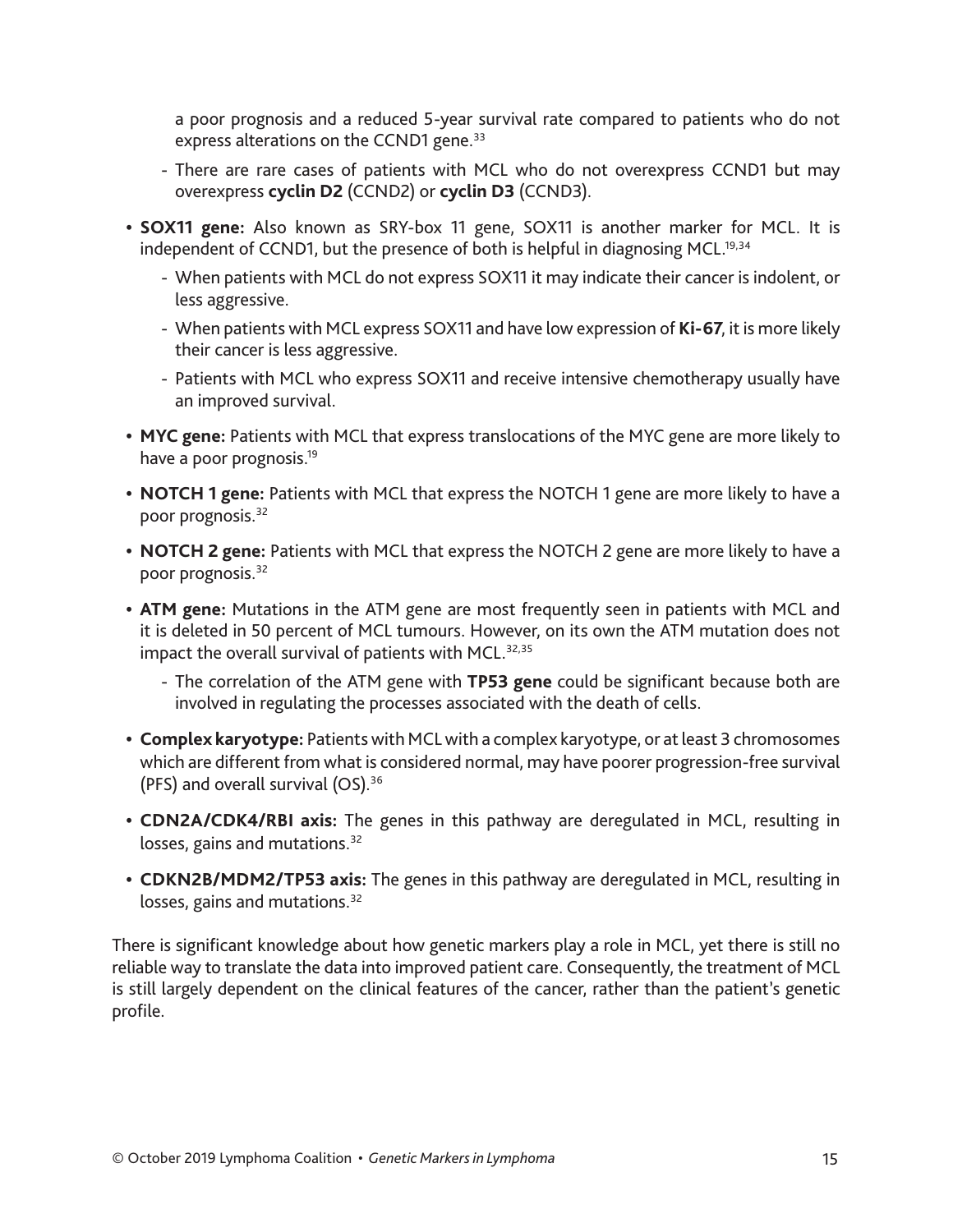| o<br>$\circ$<br>Abnormality         | o<br><b>Test</b>        | <b>NCCN (2018)</b>        | ESMO (2017)               | Marker Type* |  |  |
|-------------------------------------|-------------------------|---------------------------|---------------------------|--------------|--|--|
| <b>Chromosomal Abnormality</b>      |                         |                           |                           |              |  |  |
| t(11;14)                            | <b>FISH</b>             | X                         | X                         | D            |  |  |
| t(14;18)                            | FISH, PCR               | $\boldsymbol{\mathsf{x}}$ |                           | D            |  |  |
| BCL2                                | IHC, Molecular Analysis | X                         |                           | D            |  |  |
| BCL6                                | IHC, FISH, Karyotype    | X                         |                           | D            |  |  |
| 17p del<br><b>FISH</b>              |                         | X                         |                           | P            |  |  |
| <b>Gene Mutation/Rearrangement</b>  |                         |                           |                           |              |  |  |
| <b>IGHV</b>                         | <b>IHC</b>              | X                         |                           | P            |  |  |
| IGH rearrangement                   | <b>PCR</b>              |                           | X                         | D            |  |  |
| <b>TP53</b>                         | <b>FISH</b>             | X                         | X                         | P            |  |  |
| <b>Protein/Antigen Expression**</b> |                         |                           |                           |              |  |  |
| CCND1                               | <b>IHC</b>              | X                         | $\boldsymbol{\mathsf{x}}$ | D            |  |  |
| Ki-67                               | <b>IHC</b>              |                           | X                         | D/P          |  |  |
| <b>SOX11</b>                        | <b>IHC</b>              |                           | X                         | D/P          |  |  |
| CD200                               | <b>Flow Cytometry</b>   | X                         |                           | D            |  |  |

#### Relevant testing suggested in clinical practice guidelines

\*D= Diagnostic P= Prognostic

\*\*Not gene tests but included due to listing in certain guidelines as diagnostic/prognostic.

*See Appendix A for more information about tests used.*

#### *LC recommendations*

While the majority of MCL cases are aggressive, it's known that there is a subset of patients whose cancer is indolent and can benefit from a watch and wait treatment approach and delay the effects of aggressive treatment. Better understanding and use of genetic markers will help bring this theory into clinical reality.

Furthermore, while there is much understanding and data that helps determine the prognosis of MCL, this knowledge is still not being used to personalise a patient's treatment to best target their genetic markers. More work in this area is needed.

*See Appendix F for more information about genetic marker clinical trials associated with MCL.*

# **Splenic marginal zone lymphoma (SMZL)**

#### What is SMZL?

Marginal zone lymphoma (MZL) is an indolent or slow-growing cancer that is thought to originate from B cells present in the marginal zone of lymphoid follicles. MZL is further divided into three subtypes based on diagnostic criteria. Splenic marginal zone lymphoma is a rare a subtype of MZL and occurs most often in the marginal zone of the spleen. It usually affects elderly or middle-aged patients and has also been associated with Hepatitis  $C^{37}$  The median survival of patients with SMZL is 8-10 years, but approximately 30 percent of patients will have a worse prognosis, among which 5-10 percent of patients will have SMZL that will transform into DLBCL.<sup>38</sup>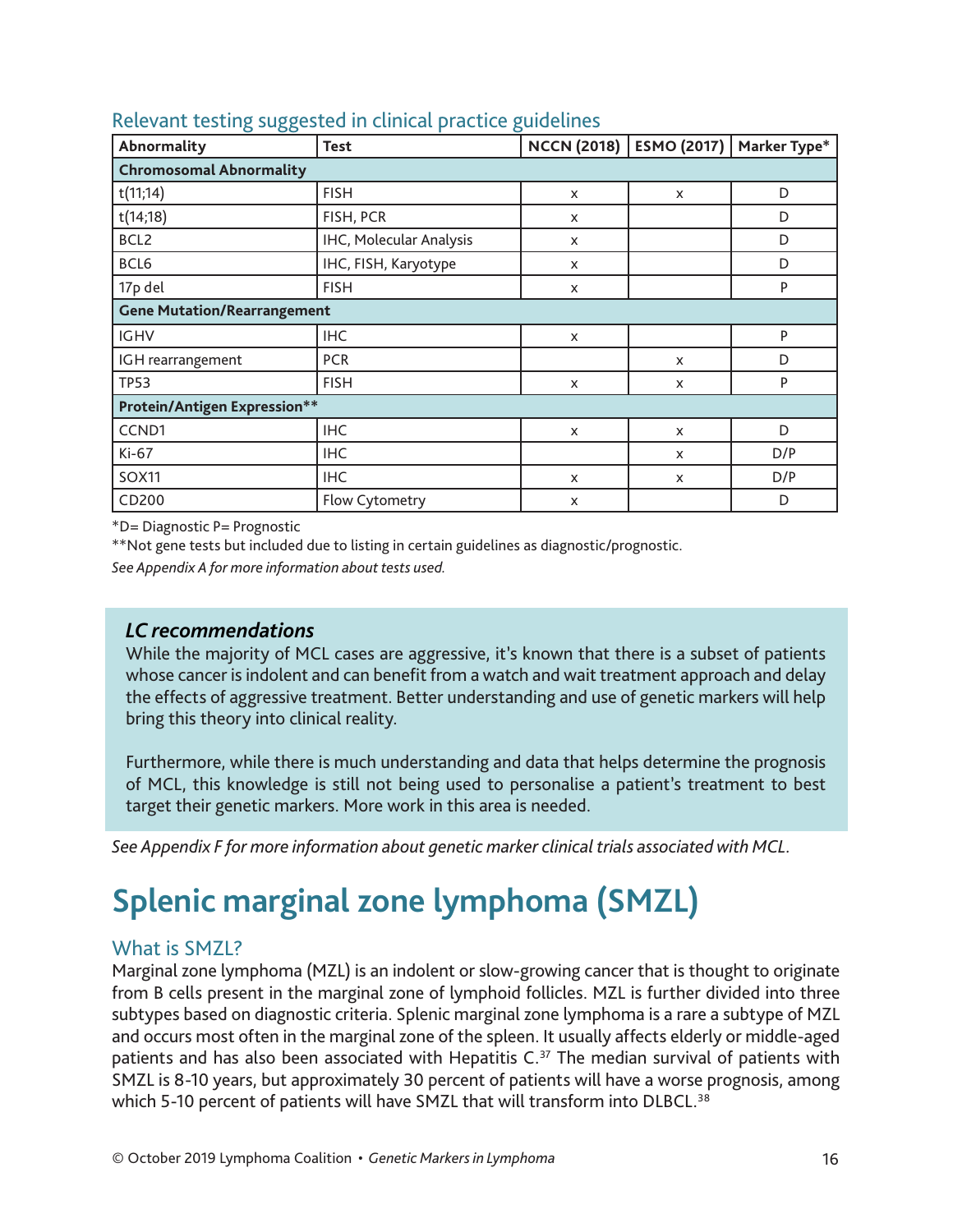#### Genetic markers in SMZL

Due to its rarity and its indolent nature, there are very few clinical trials or treatment options for patients with SMZL. This creates challenges in advancing the understanding of and the role of genetic markers in the diagnosis, prognosis and treatment of patients with SMZL.

There are a few genetic markers that are used to diagnose SMZL, as outlined in the chart below. As well, the following may help predict the course of the disease but are not used routinely in clinic.

- **• NF-К***В***:** Nuclear factor kappa-light-chain-enhancer of activated B cells (NF-К*В*) is a protein complex that controls DNA transcription (the copying of DNA) and cell survival. Active NF-К*В* **signalling** is required for normal marginal zone B-cells. However, mutations of positive and negative NF-К*В* regulators are present in about 35 percent of patients with SMZL. This implicates activation of NF-KB as a major contributor in the development of SMZL.<sup>38,39</sup>
- **• NOTCH genes:** Approximately 40 percent of patients with SMZL express mutations in the NOTCH gene pathways. This includes 10 – 25 percent of patients with SMZL expressing recurrent mutations in the **NOTCH 2 gene**. 38,39
	- The expression of NOTCH 2 mutations in patients with SMZL helps diagnose SMZL and are also related to a poorer outcome.
- **• KLF2 gene:** It's been shown that 20 42 percent of patients with SMZL express mutations in the KLF2 gene. While it is not used to diagnose SMZL, patients who express the mutation are more likely to receive an unfavourable prognosis.
- **• TP53 (tumour protein 53):** Mutation in TP53 are present in approximately 12 percent of patients with SMZL. When patients express abnormalities in the TP53 gene, prognosis may be unfavourable.32,38

| Abnormality                    | <b>Test</b>                         | <b>NCCN (2018)</b>        | <b>ESMO</b> | Marker Type* |  |  |
|--------------------------------|-------------------------------------|---------------------------|-------------|--------------|--|--|
| <b>Chromosomal Abnormality</b> |                                     |                           |             |              |  |  |
| t(11;18)                       | FISH, PCR                           | X                         |             | D            |  |  |
| MYD88                          | Molecular Analysis                  | X                         |             | D            |  |  |
| t(11;18)                       | FISH, PCR                           | X                         |             | D            |  |  |
| t(11;14)                       | <b>FISH</b>                         | X                         | X           | D            |  |  |
| t(14;18)                       | FISH, PCR                           | $\boldsymbol{\mathsf{x}}$ |             | D            |  |  |
| 17q isochromosome              | <b>FISH</b>                         |                           | X           | D            |  |  |
| 7q del                         | <b>FISH</b>                         | X                         |             | D            |  |  |
| 3q del                         | <b>FISH</b>                         |                           | X           | D            |  |  |
| 13q del                        | <b>FISH</b>                         |                           | X           | D            |  |  |
|                                | <b>Protein/Antigen Expression**</b> |                           |             |              |  |  |
| Cyclin D1                      | <b>IHC</b>                          | X                         |             | D            |  |  |

#### Relevant testing suggested in clinical practice guidelines

\*D= Diagnostic, all markers listed for SMZL are used for differential diagnosis not prognosis

\*\*Not gene tests but included due to listing in certain guidelines as diagnostic/prognostic. *See Appendix A for more information about tests used.*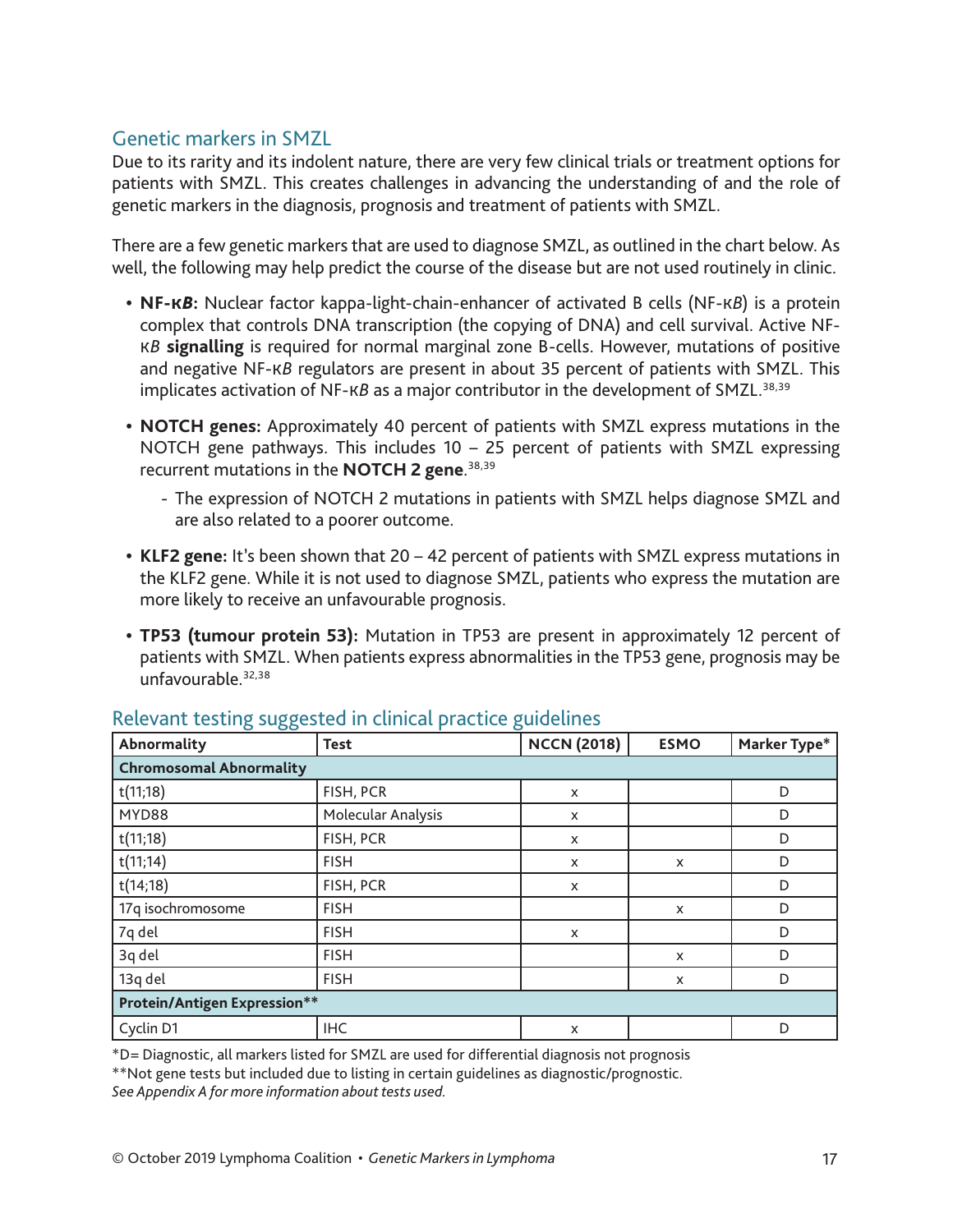#### *LC recommendations*

There is a limited amount of research to better understand the biology of SMZL and in turn find targeted molecular pathways and treatments for those with more aggressive cancer. While the small patient population makes it challenging to advance clinical research and knowledge, the path to better understanding and treatment of patients with SMZL lays within investigating this patient population.

*See Appendix G for more information about genetic marker clinical trials associated with SMZL.*

### **Summary**

A better understanding of the role of genetics in the diagnosis, prognosis and treatment of lymphomas continues to evolve, with the goal of improving the clinical care of all patients. Genes and associated mutations can be prognostic as to how a type of lymphoma will progress and predictive as to how it will respond to treatment.

There continues to be significant study into the role of genetics in lymphomas. However, to translate the knowledge into effective clinical practice, studies must be standardised and catalogued in a way that sheds light on how the findings will best serve patients' outcomes.

Furthermore, testing for gene mutations, markers and chromosomal abnormalities is not readily accessible in all countries for many subtypes of lymphoma. While no publicly available data was found outlining which countries have access to which tests in clinical practice, anecdotal evidence from LC member organisations indicates testing is not readily available, especially the most sophisticated tests. For patients to have the best diagnosis and prognosis, and for their healthcare team to recommend the most appropriate treatment, access to testing must be increased.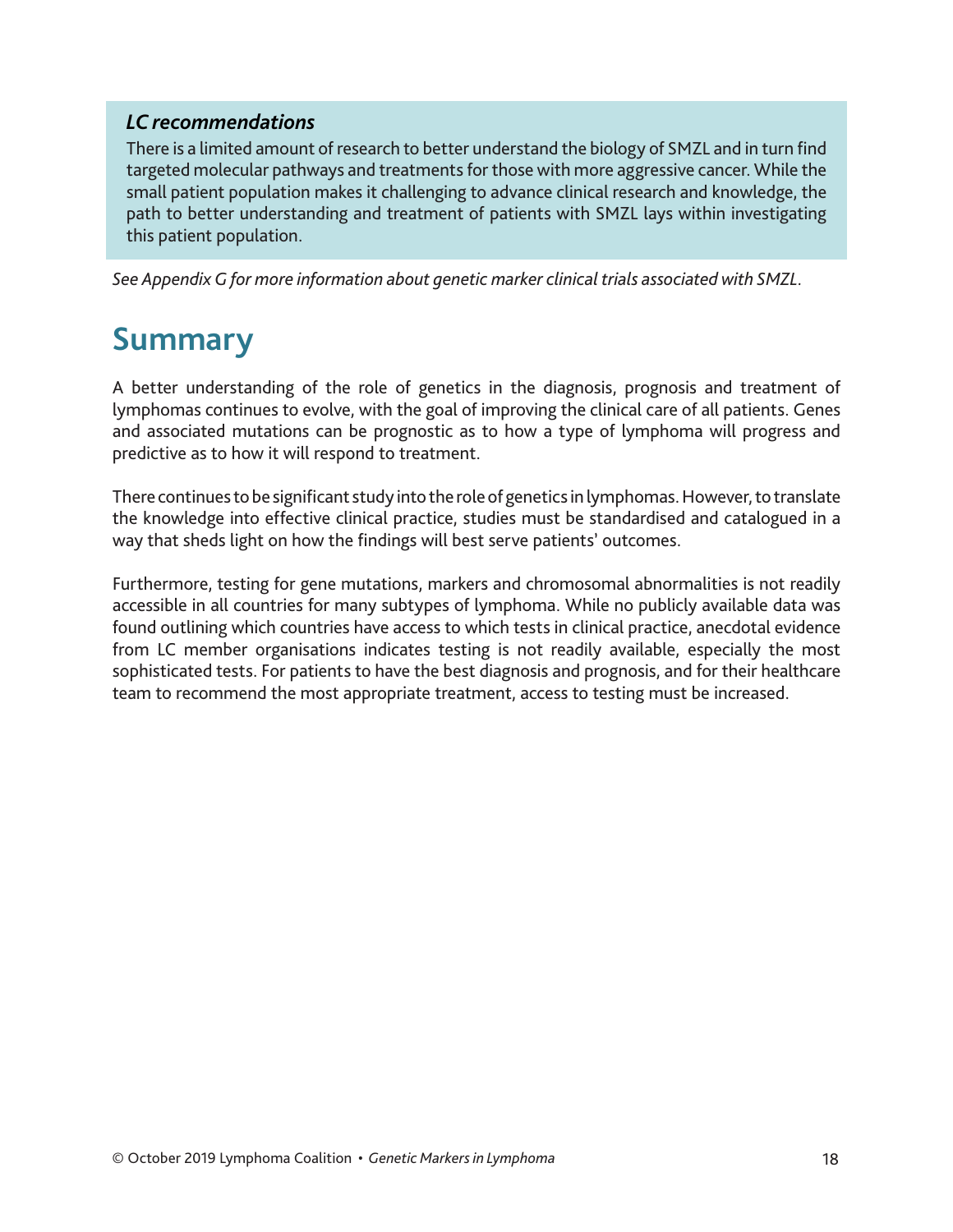### **Appendix A: Tests used to detect genetic abnormalities/ evidence of cancer**

**FISH (fluorescence in situ hybridisation):** FISH is a test that examines the genes or chromosomes in cells and tissues. It is used to identify genetic mutations and abnormalities. To perform this test, pieces of DNA containing a fluorescent dye are added to the patient's cells or tissues on a glass slide. When these pieces of DNA bind to specific genes or areas of chromosomes on the slide, they light up when viewed under a microscope with a special light.

**Flow cytometry:** Flow cytometry means cell ('cyto') measurement ('metry') in a fluid stream ('flow'). This test looks at blood cells, marrow cells or cells from a biopsy. Flow cytometry measures the number of cells in a sample, how fast the cells are dividing, and can determine such cell features as size, shape and presence of tumour markers. To perform the test, cells are stained with a dye that is light sensitive and passed in a stream before a laser or another type of light. How the light-sensitive dye reacts is then measured. The test can help determine if there is evidence of cancer.

**Immunohistochemistry (IHC):** Immunohistochemistry means the composition and properties ('chemistry') of immune ('immuno') tissue ('histo'). IHC uses antibodies to test for certain markers, also called antigens, which are on or in a cell. Antibodies are created in a lab to recognise antigens linked to cancers. When the antibodies bind to the antigen in the tissue sample, the enzyme or dye attached to the **antibody** is activated. This antigen can then be seen under a microscope. IHC helps to diagnose cancer and may also help in distinguishing between different types of cancer.

**Immunophenotyping:** Immunophenotyping is a process used to determine immune ('immuno') cells observable ('pheno') appearance (type). Immunophenotyping is used to diagnose certain leukaemias and lymphomas. This test uses antibodies to identify cells based on the types on antigens or markers on the cell's surface. Through immunophenotyping, cancer cells are compared with normal cells of the immune system. Immunophenotyping can also be used to separate cells into different groups. Flow cytometry is often the test used to do immunophenotyping.

**ISH (in situ hybridisation):** ISH or in situ (in place) hybridisation (pairing) uses either a single-stranded DNA or **RNA** sequence called a probe. This probe forms corresponding base pairs with DNA or RNA that is in the patient's tissue or chromosome sample. A chemical or radioactive label is attached to the probe allowing observation of the binding. It is used to identify genetic mutations and abnormalities.

**Karyotype:** A person's collection of chromosomes. It is used to look for abnormal numbers or structures of chromosome.

**Molecular analysis:** Complements the clinical and histopathologic tools used to diagnose and sub-classify haematologic malignancies. The presence of clonal antigen-receptor gene rearrangements can help to confirm the diagnosis of a B or T cell lymphoma.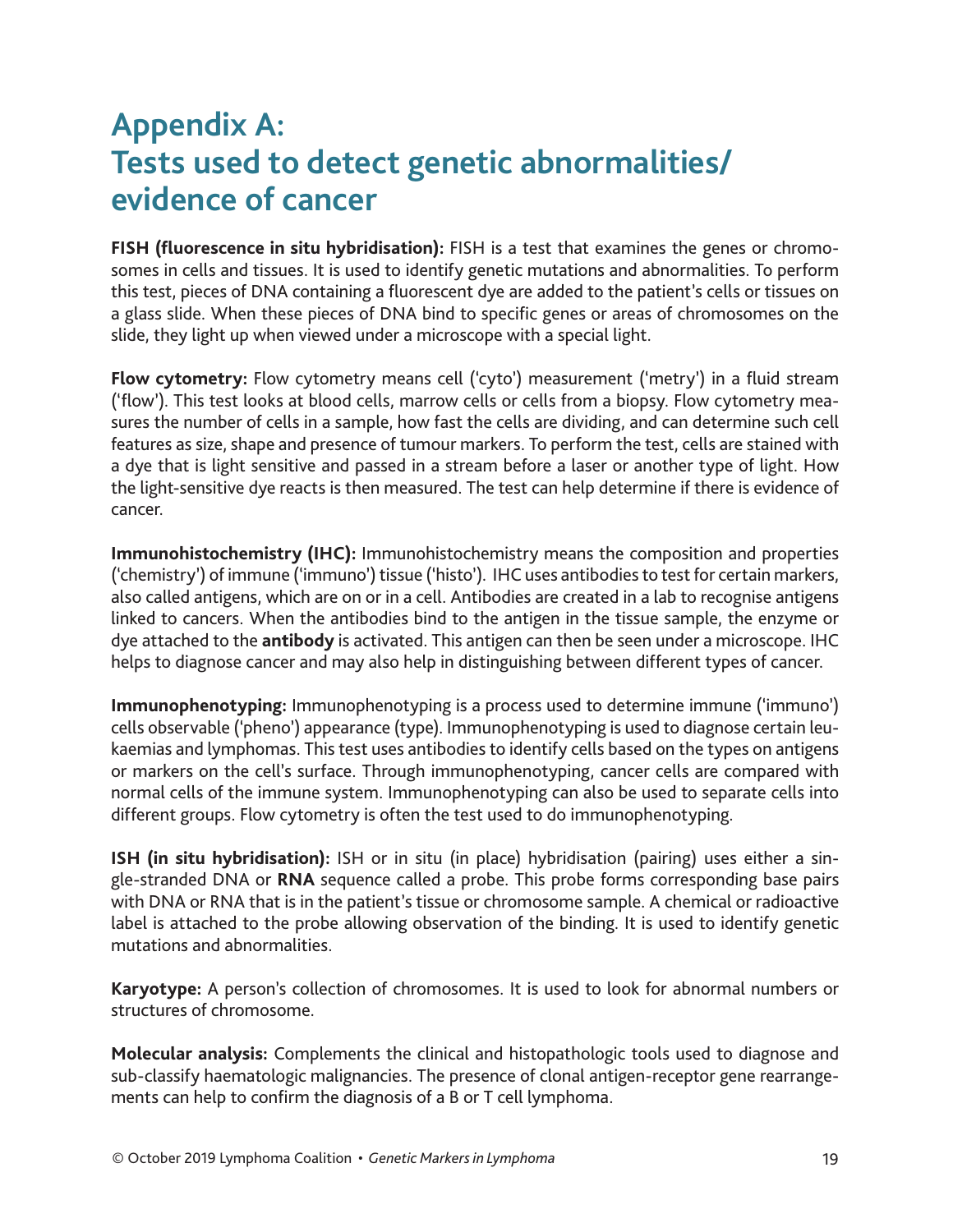**PCR (polymerase chain reaction):** PCR is used to find specific DNA sequences, like those found in lymphoma. PCR uses short DNA sequences called primers to select the portion of the genome to be amplified (increased). This technique can produce a billion copies of the target sequence in only a few hours.

### **Appendix B: Clinical trials exploring genetic markers in CLL**

| <b>Genetic Marker</b> | <b>Type</b>                | <b>Detection Method</b>                 | <b>Prognosis</b>                                        | Phase II & III<br><b>Clinical Trials</b> |
|-----------------------|----------------------------|-----------------------------------------|---------------------------------------------------------|------------------------------------------|
| 11q del               | Chromosomal<br>abnormality | FISH, array-based<br>methods, karyotype | Unfavourable                                            | 3                                        |
| 17p del               | Chromosomal<br>abnormality | FISH, array-based<br>methods, karyotype | Unfavourable                                            | 19                                       |
| 13q del               | Chromosomal<br>abnormality | FISH, array-based<br>methods, karyotype | Favourable                                              | 2                                        |
| BIRC3                 | Gene mutation              | <b>NGS</b>                              | Unfavourable                                            |                                          |
| Trisomy 12            | Chromosomal<br>abnormality | FISH, array-based<br>methods, karyotype | Likely unfavourable                                     |                                          |
| NOTCH <sub>1</sub>    | Gene mutation              | <b>NGS</b>                              | Unfavourable                                            | 2                                        |
| ZAP-70                | Protein expression         | Flow cytometry                          | Unfavourable                                            | 4                                        |
| CD38                  | Protein expression         | Flow cytometry                          | Unfavourable                                            |                                          |
| <b>TP53</b>           | Gene mutation              | Sequencing, FISH                        | Unfavourable                                            | 9                                        |
| <b>IGVH</b>           | Gene mutation<br>status    | Molecular analysis,<br>sequencing       | Unmutated -> Unfavourable<br>Hypermutated -> favourable | 3                                        |

As of February 18, 2019. Based on information gathered from Lymphoma Coalition's clinical trial database.

(Sources: Chastain Arch Pathol Lab Med 2015; Rosenquist Haematologica 2016; Rosenquist J Intern Med 2017; Hallek Blood 2018; NCCN Guidelines)

# **Appendix C: Clinical trials exploring genetic markers in DLBCL**

| <b>Genetic Marker</b> | Type               | <b>Detection</b><br><b>Method</b> | <b>Prognosis</b>    | Phase II & III<br><b>Clinical Trials</b> |
|-----------------------|--------------------|-----------------------------------|---------------------|------------------------------------------|
| <b>MYD88 Mutation</b> | Gene mutation      | Sequencing                        | Likely unfavourable |                                          |
| CARD11                | Gene mutation      | Sequencing                        | Likely unfavourable |                                          |
| EBV                   | Antigen expression | <b>ISH</b>                        | Unfavourable        |                                          |
| GBC variant           | Cell of origin     | IHC.                              | Favourable          |                                          |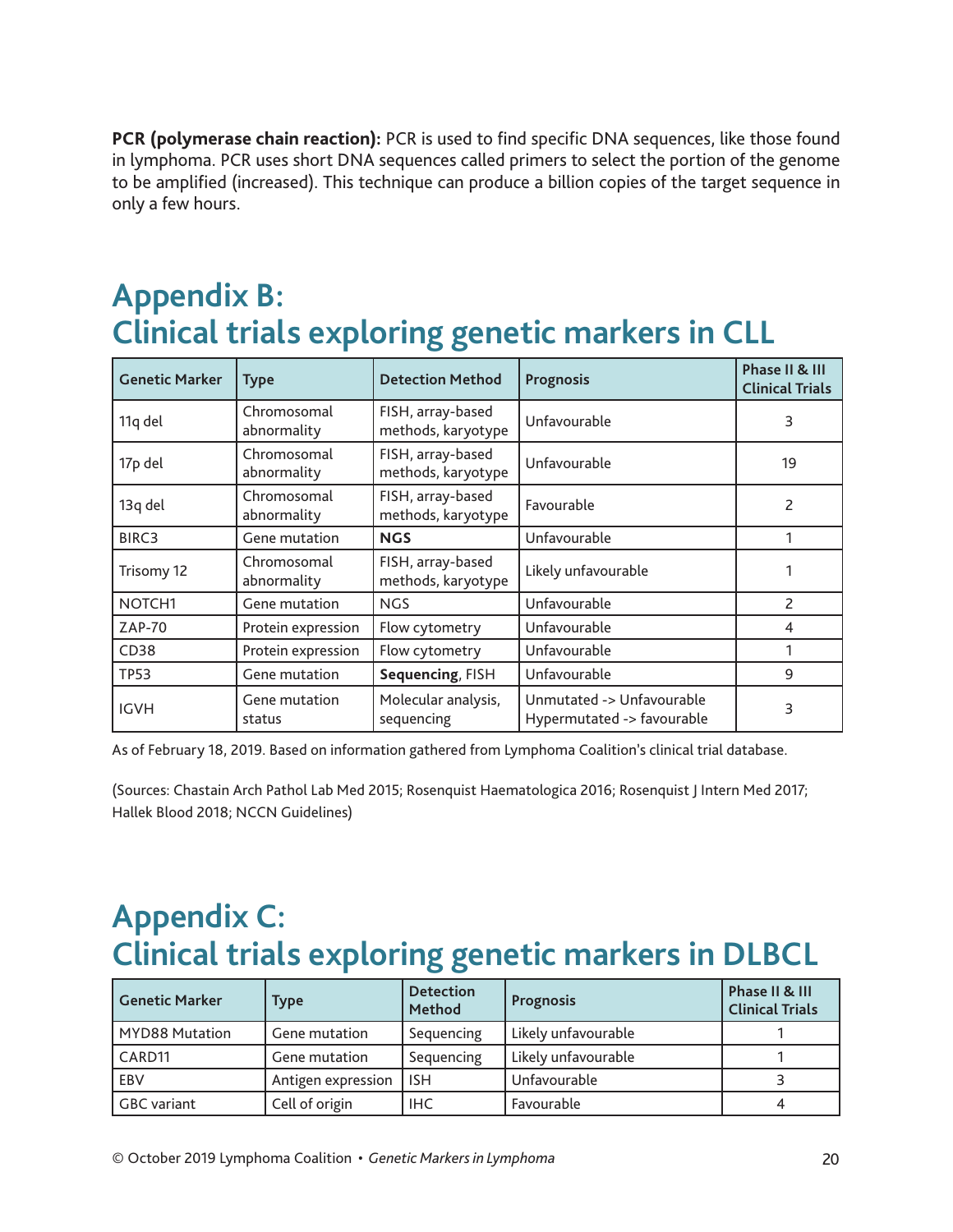| Non-GCB variant/<br>ABC variant | Cell of origin             | IHC.        | Unfavourable        |  |
|---------------------------------|----------------------------|-------------|---------------------|--|
| <b>BCL2</b> rearrangement       | Chromosomal<br>abnormality | <b>FISH</b> | Neutral             |  |
| <b>BCL6</b> rearrangement       | Chromosomal<br>abnormality | <b>FISH</b> | Likely unfavourable |  |
| MYC rearrangement               | Chromosomal<br>abnormality | FISH, IHC   | Unfavourable        |  |

As of February 18, 2019. Based on information gathered from Lymphoma Coalition's clinical trial database.

(Sources: Chastain Arch Pathol Lab Med 2015; Sun Modern Pathol 2016)

# **Appendix D: Clinical trials exploring genetic markers in CLL**

| <b>Genetic Marker</b> | <b>Type</b>   | <b>Detection Method</b>         | <b>Prognosis</b> | Phase II & III<br><b>Clinical Trials</b> |
|-----------------------|---------------|---------------------------------|------------------|------------------------------------------|
| <b>CREBBP</b>         | Gene mutation | Sequencing                      | Unfavourable     |                                          |
| EZH <sub>2</sub>      | Gene mutation | Sequencing, PCR                 | Favourable       |                                          |
| EP300                 | Gene mutation | Sequencing                      | Unfavourable     |                                          |
| BCL <sub>2</sub>      | Gene mutation | IHC, Molecular<br>analysis, PCR | Debated          |                                          |

As of February 18, 2019. Based on information gathered from Lymphoma Coalition's clinical trial database

(Sources: Chastain Arch Pathol Lab Med 2015; Sun Modern Pathol 2016)

# **Appendix E: Clinical trials exploring biomarkers in HL**

| <b>Biomarkers/Signature</b> | <b>Phase II &amp; III Clinical Trials</b> |  |  |
|-----------------------------|-------------------------------------------|--|--|
| JAK2/JMJD2C                 |                                           |  |  |
| CD <sub>30</sub>            | 23                                        |  |  |
|                             |                                           |  |  |

As of February 18, 2019. Based on information gathered from Lymphoma Coalition's clinical trial database.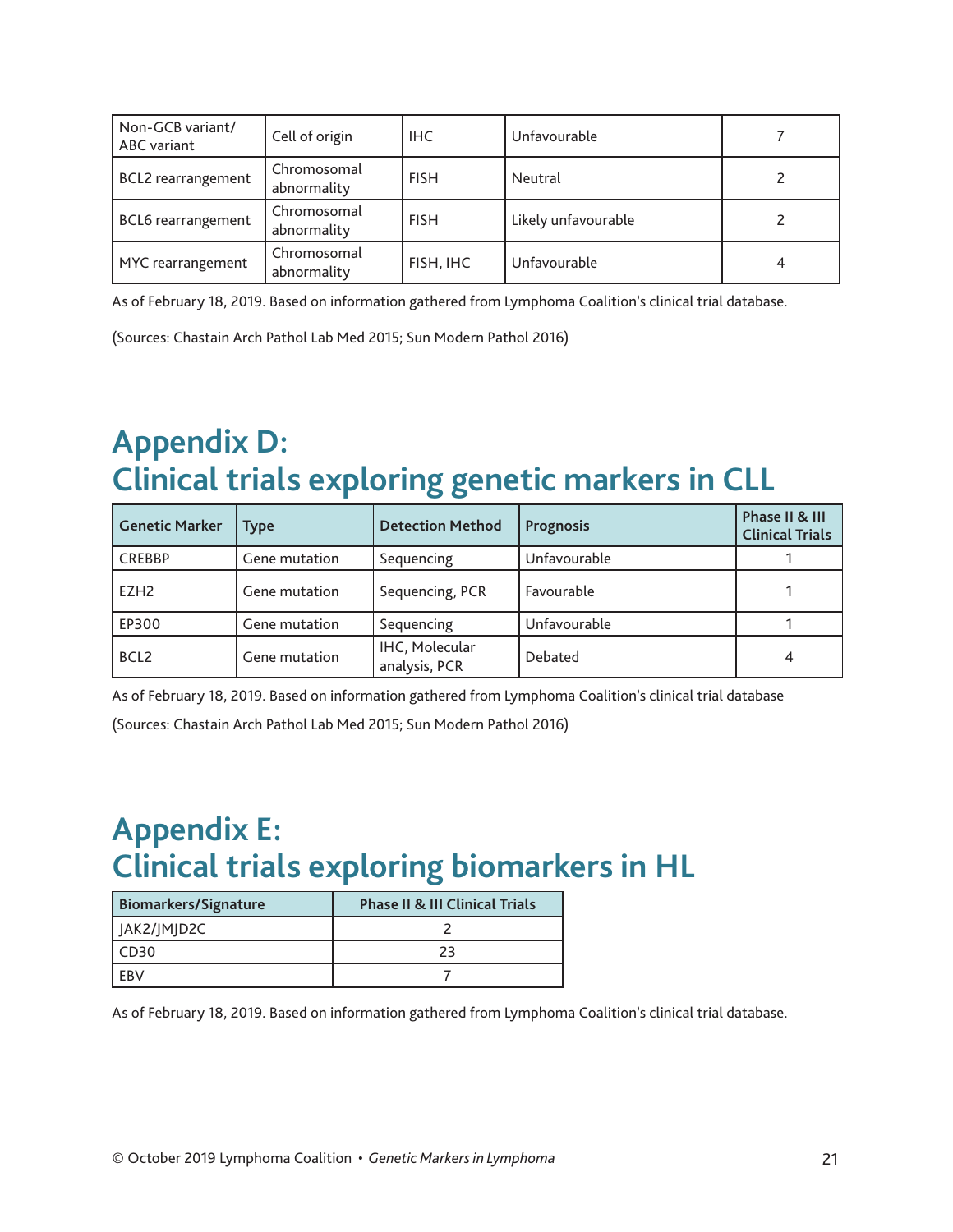# **Appendix F: Clinical trials exploring genetic markers in MCL**

| <b>Genetic Marker</b> | Type                     | <b>Detection Method</b>      | Prognosis    | Phase II & III<br><b>Clinical Trials</b> |
|-----------------------|--------------------------|------------------------------|--------------|------------------------------------------|
| BCL <sub>2</sub>      | Apoptosis                | IHC, Molecular analysis, PCR | Debated      |                                          |
| CCND1                 | Cell cycle               | IHC, FISH, PCR               | Unfavourable |                                          |
| <b>TP53</b>           | DNA repair and integrity | IHC, FISH, PCR               | Unfavourable |                                          |
| Complex karyotype I   | DNA repair and integrity | Karyotyping                  | Unfavourable |                                          |
| <b>MYC</b>            | Apoptosis                | IHC, FISH, PCR               | Unfavourable |                                          |

As of February 18, 2019. Based on information gathered from Lymphoma Coalition's clinical trial database.

(Sources: Rosenquist J Intern Med 2017; Inamder Oncotarget 2016; Bachegowda Future Oncol 2014; Inamdar Oncotarget 2016)

# **Appendix G: Clinical trials exploring genetic markers in SMZL**

#### **No clinical trials have been found studying genetic markers pertaining to SMZL, as of February 18, 2019.**

Based on information gathered from Lymphoma Coalition's clinical trial database. (Source: Rosenquist J Intern Med 2017)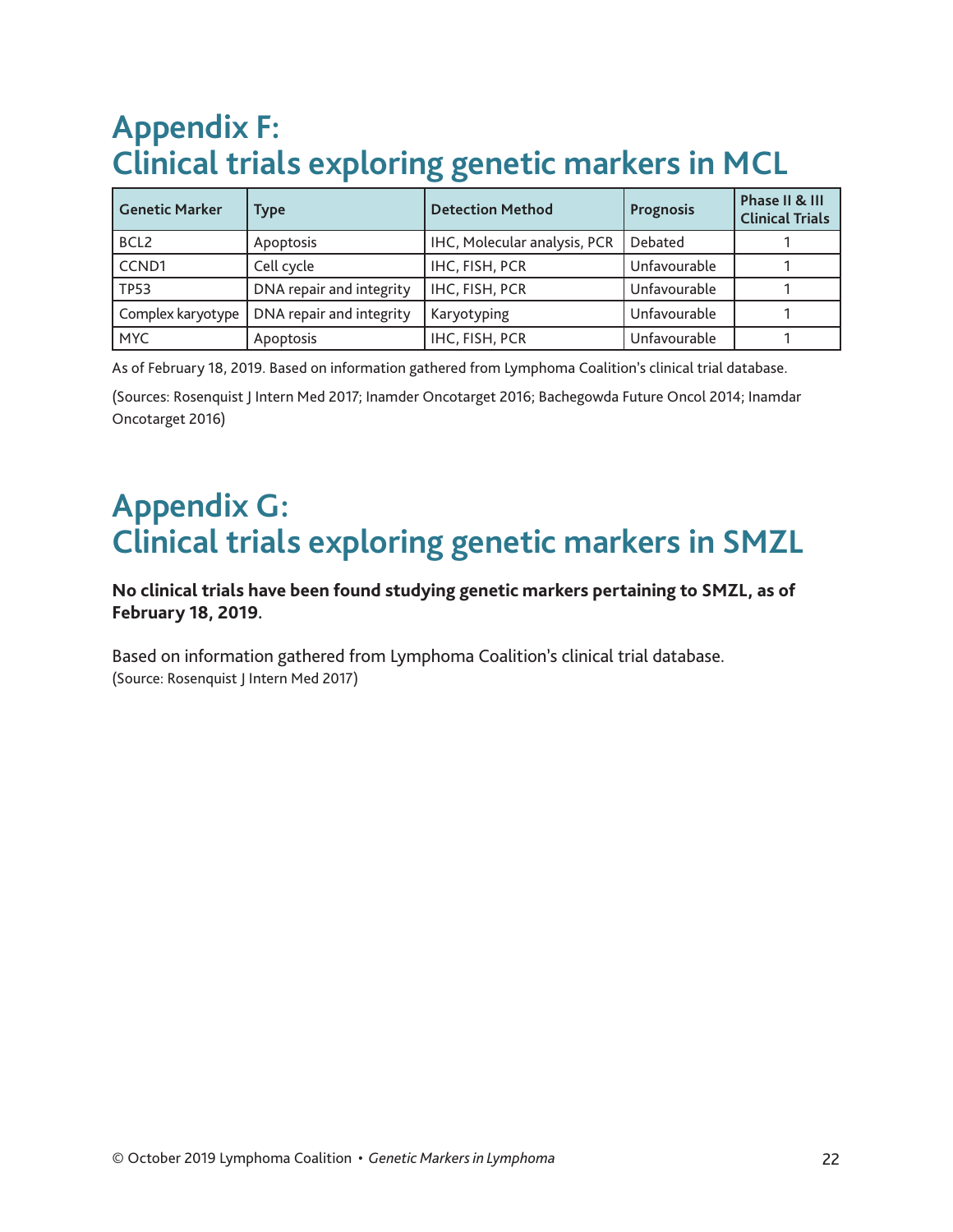# **Glossary: Genetic markers**

**7q deletion:** Loss of genetic material located on the long arm (q) of chromosome 7.

**13q deletion:** Loss of genetic material located on the long arm (q) of chromosome 13.

**17p deletion or del(17p):** Loss of genetic material located on the short arm (p) of chromosome 17. The tumour suppressor gene TP53 resides on the short arm of chromosome 17. If this short arm (p) is missing, cells cannot use this pathway to prevent and control any malignant cells.

**ALK gene (anaplastic lymphoma kinase receptor tyrosine kinase):** This gene provides instructions for making the protein ALK receptor tyrosine kinase, which is believed to help regulate the reproduction of nerve cells.

**ATM gene (ataxia-telangiectasia mutated serine/threonine kinase):** Through the ATM gene, instructions are provided for making a protein that plays an important role in the normal development and activity of several body systems. The ATM protein also assists cells in recognising damaged or broken DNA strands and then coordinates DNA repair.

**ARID1A gene (AT-rich interaction domain 1A):** Chromatin is the network of DNA and protein that packages DNA into chromosomes. The chromatin structure can be remodelled to alter how tightly DNA is packaged. ARID1A gene provides instructions for making ARID1A protein that is involved in regulating chromatin remodelling.

**BCL2 gene (B-cell lymphoma 2):** This gene programmes a protein that blocks the death of some cells, such as lymphocytes.

**BCL6 gene (B-cell lymphoma 6):** The thousands of genes expressed in a cell determine what that cell can do. Transcription is the first step in this process. This protein acts as a repressor (negative influencer) of transcription.

**CCND1 gene (cyclin D1):** Cyclins are proteins that control how cells move through the cell cycle, the process by which cells divide and grow. Mutations and overexpression of the CCND1 gene are observed frequently in a variety of tumours and may contribute to tumours forming.

**CD (cluster of differentiation):** CD molecules are markers on the surface of cells that help identify and characterise white blood cells.

- **• CD10:** A cell surface enzyme that serves as a marker for follicular lymphoma. CD10 is usually present on the surface of early lymphoma cells.
- **• CD15:** A carbohydrate widely used for diagnosing Hodgkin lymphoma. It facilitates phagocytosis (the ingesting by living cells of other cells) and chemotaxis (the response of cells to chemicals).
- **• CD30:** A member of the tumour **necrosis** factor family of cell surface receptors (they can induce cell death in certain tumours). Overexpression of CD30 causes expression of nuclear factor-KB (NF-κ*B*), which is considered important in the development of Hodgkin lymphoma.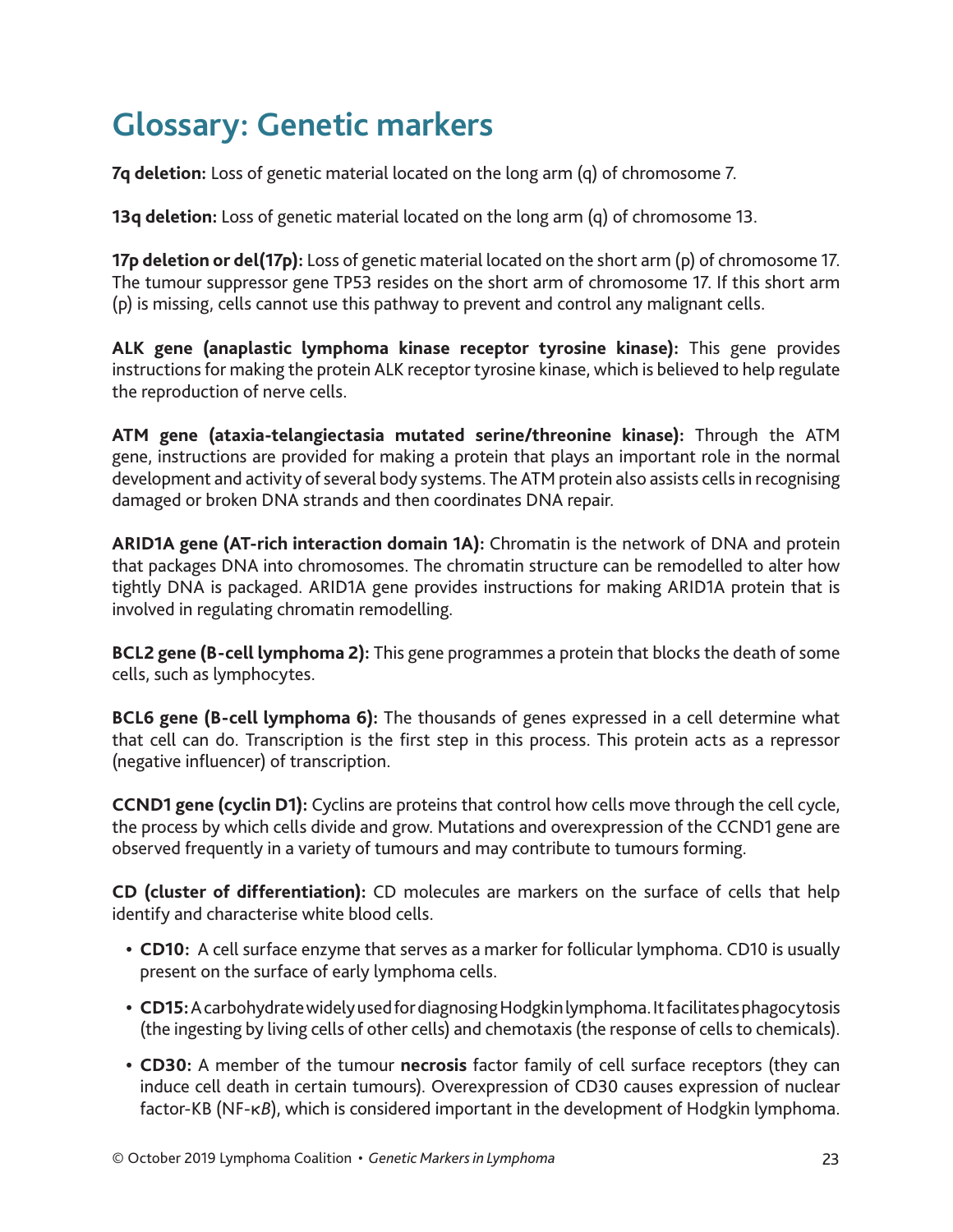- **• CD38:** CD38 is a multifunctional molecule. It is a component of a molecular network which delivers growth and survival signals to CLL cells.
- **• CD49d:** Relevant to tumour progression and metastasis (the development of secondary cancer growths in different sites than the primary cancer).
- **• CD79a:** This gene encodes the Ig-alpha (immunoglobulin) protein, which is necessary for expression and function of the B cell antigen receptor (BCR), which then controls the activation of B cells.
- **• CD200:** Various cell types, including B cells and some T cells, express this gene which plays a key role in immunosuppression (a reduction in the activity of the immune system) and regulation of anti-tumour activity.

**CREBBP gene (CREB binding protein or CBP):** Through this gene, instructions are provided for making CREB binding protein which regulates the activity of many genes in the body. The protein also plays an active role in controlling cell growth and division.

**EP300 gene (E1A binding protein p300):** This gene provides information for making p300, a protein that regulates the activity of many genes and tissues in the body. It has a key role in controlling cell growth and division and prompts cells to mature and differentiate (develop into specialised functions).

**EZH2 gene (enhancer of zeste 2 polycomb repressive complex 2 subunit):** This gene provides instructions for making the enzyme histone methyltransferase, which can suppress the activity of certain genes.

**IgVH (immunoglobulin heavy chain variable gene):** This gene encodes antibodies that function in the immune response.

**IRF4 gene (interferon regulatory factor 4):** The protein encoded by this gene belongs to the IRF (interferon regulatory factor) family of transcription factors which are key in the regulation of interferons. Interferons are proteins that respond to viral infections and help regulate functions of the immune system.

**JAK2 gene (Janus kinase 2):** This gene provides instructions for making a protein that promotes the growth and division of cells. The JAK2 protein plays a key role in controlling the production of blood cells from stem cells.

**JMJD2C (also known as KDM4C/GASC1):** This gene helps regulate gene expression and chromosome segregation (cell division).

**MUM1 gene (melanoma associated antigen [mutated] 1):** MUM1 is needed for DNA repair and cell survival following DNA damage.

**MYD88 gene (myeloid differentiation primary response 88):** This gene gives instructions for making MyD88, a protein involved in signalling within immune cells that control the body's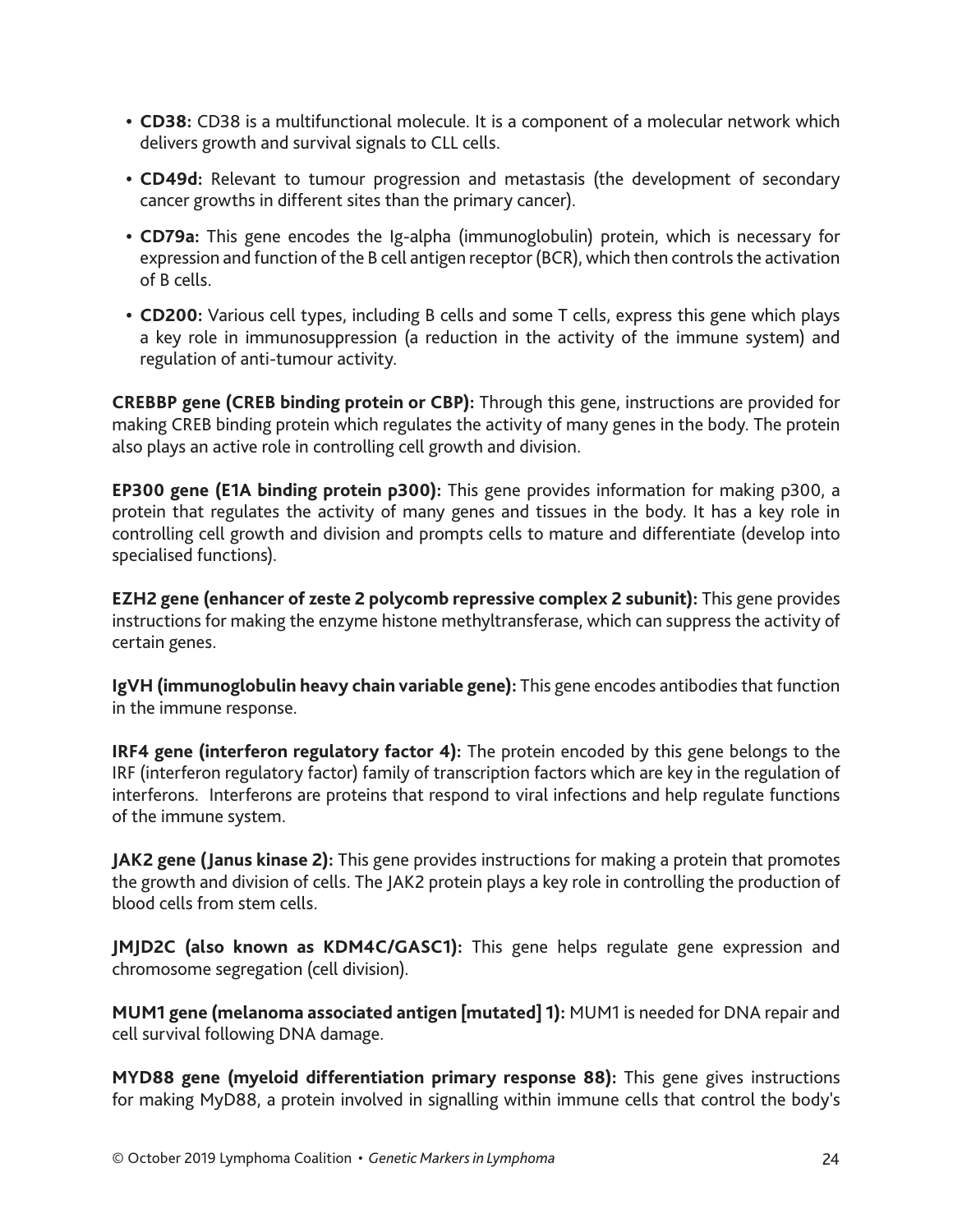immune responses and inflammatory reactions.

**MYC (V-Myc avian myelocytomatosis viral oncogene homolog):** This gene plays a key role in cell cycle progression, cell death (apoptosis) and cellular transformation. Unusually high amounts of this gene can be observed in numerous cancers.

**NOTCH1:** This gene provides instructions for making the Notch1 protein, which plays a role in the normal development of many body tissues. For instance, it helps to determine the specialisation of cells into cell types that fulfil particular functions in the body, and it has a role in cell growth, expansion and death. Given the diverse roles of the protein produced by the NOTCH1 gene, the gene is considered both a cancer-causing gene and a tumour suppressor.

**NOTCH2:** This gene provides instructions for making the Notch2 protein, which is important to the normal development of many body tissues both before and after birth. Notch2 signalling appears to play a role in the development of cells that will be part of the heart, liver, kidneys, teeth, bones and other structures in a growing embryo. Following birth, Notch2 signalling is involved in immune system function, tissue repair and bone remodelling.

**SOX11 gene (SRY-box 11):** This gene encodes a member of the SOX (SRY-related HMG-box) family of transcription factors that are involved in the regulation of embryonic development and in the determination of the cell's fate. It may also play a role in the development of tumours.

**t(1;14), t(3;14), t(11;14), t(11;18), t(14;18):** t stands for translocation. All refer to chromosomal abnormalities in a person's DNA. These abnormalities occur when a portion of a chromosome is relocated or exchanges parts with another unlike chromosome. Several cancers can result from these abnormalities.

**TCR gene rearrangement (T-cell receptor gene rearrangement):** Diverse TCR-gene rearrangement is important for normal immune functions. The development of diverse T cells protects against many kinds of antigens. If this process goes wrong and an abnormal T cell reproduces numerous copies of itself, it may result in disease.

**TP53 (tumour protein 53):** This TP53 gene gives instructions for making TP53, a protein which acts as a tumour suppressor by keeping cells from growing and dividing too fast or in an uncontrolled way. Dysfunction of the TP53 tumour suppressor gene is common in many blood cancers.

**ZAP70 (zeta chain of T cell receptor associated protein kinase 70):** This gene provides instructions for making zeta-chain-associated protein kinase (ZAP70), a protein that is part of a signalling pathway that directs development of T cells as well as activates T cells. T cells identify foreign substances and defend the body against infection.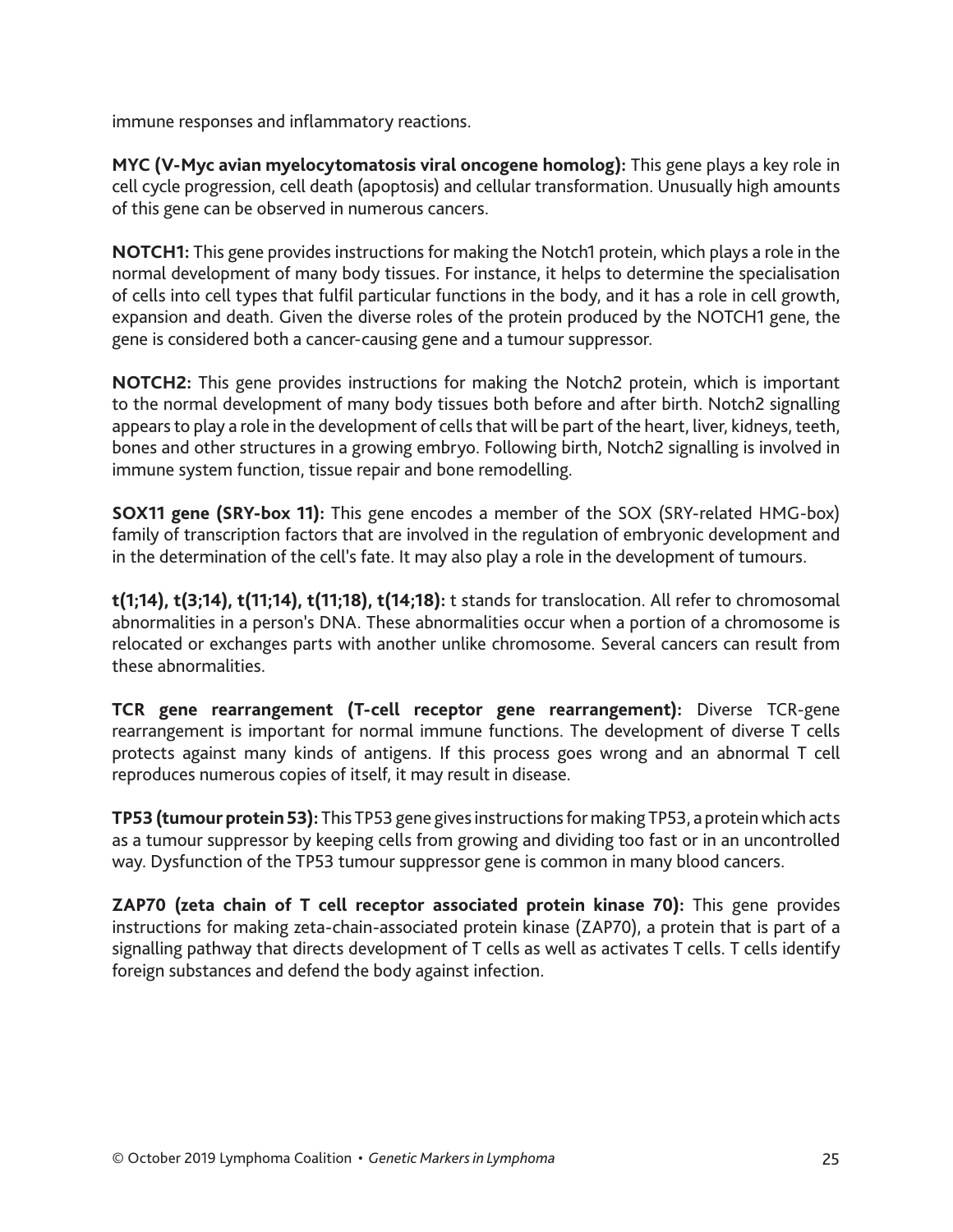# **Glossary: Terms**

**Allele:** An allele is a variant form of a gene. Each gene lives at a specific location on a chromosome in two copies, one copy of the gene is inherited from each parent. The copies are not necessarily the same, and when they differ from each other they are known as alleles.

**Antibody (also known as an immunoglobulin):** A protein produced in response to and counteracting a specific antigen (e.g. bacteria, virus). The antibody attaches to the antigen and tags it for attack by another part of the immune system or directly neutralises the antigen itself, making it ineffective.

**Antigen:** Either a toxin or foreign substance that the immune system recognises should not be present (such as bacteria, viruses). This triggers an immune response in the body, especially the production of antibodies. An antigen can also be a normal protein on a normal cell.

**Biomarker:** Also called a molecular marker or a signature molecule, a biomarker is a biological molecule found in blood, other body fluids or tissues that is an indication of either a normal or abnormal process, or of a condition or a disease. It can be used to see how well the body is responding to a treatment.

**Cytokines:** Small secreted proteins released by cells that have a specific effect on the interactions and communications between cells.

**FLIPI:** The Follicular Lymphoma International Prognostic Index estimates overall survival based on clinical information. The FLIPI risk stratifies FL patients based on prognosis and helps guide when and how to treat such patients.

**Genetic profiling:** Gathering of information about specific genes, including variations from what is considered normal, and gene expression, in an individual or in a certain type of tissue. This information can help diagnose a disease, suggest how the disease may progress or how the disease will respond to treatment.

**Gene-expression profiling (GEP):** Messenger RNA (mRNA) molecules carry the genetic information needed to make proteins. GEP examines the relative abundance of mRNA from the various genes. GEP can assist in making a diagnosis; it can also determine response to treatment.

**Genome:** This is an organism's complete set of DNA, including all its genes. Each genome contains all the information needed to build and maintain that organism. In humans, a copy of the entire genome – more than 3 billion DNA base pairs – is contained in all cells that have a nucleus.

**Immunohistochemistry (IHC):** Immunohistochemistry means the composition and properties ('chemistry') of immune ('immuno') tissue ('histo'). IHC uses antibodies to test for certain markers, also called antigens, which are on or in a cell.

**Immunologic marker:** Markers on normal immune cells (B cells, T cells) in the microenvironment that could point towards malignancy.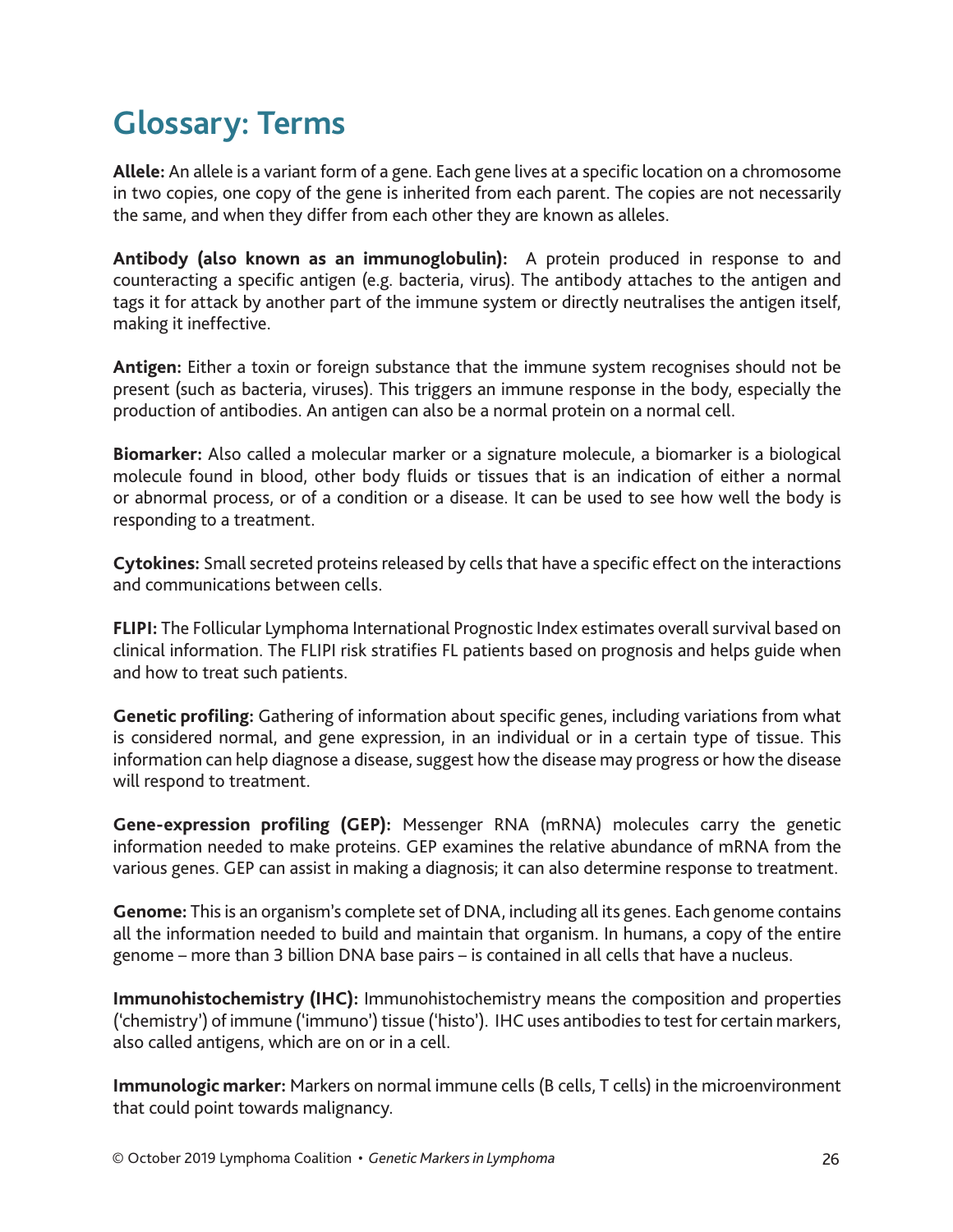**International Prognostic Index (IPI):** A scoring system that assesses prognosis using risk factors (age, stage, etc.). A risk factor is anything that increases the chance of an outcome or event. The IPI is a clinical tool developed by oncologists to aid in predicting the prognosis of patients with many aggressive lymphomas.

**Isochromosome:** An abnormal chromosome that has arms which are mirror images of each other. The chromosome will have two copies of either the long arm or the short arm. This is because there is a simultaneous duplication and deletion of genetic material when the isochromosome is formed.

**Leukocyte:** White ('leuko') blood cell ('cyte'). These cells are made in the bone marrow. Leukocytes help the body fight infection and other diseases. Granulocytes (neutrophils, eosinophils, and basophils), monocytes and lymphocytes (B cells and T cells) are types of leukocytes.

**Micro-environment (cellular):** Local surroundings with which cells interact by processing various chemical and physical signals, and by contributing their own effects to this environment.

**Molecular profiling:** Identifies and documents the structure of a specific DNA, RNA or protein molecule. This information helps in the diagnosis of disease.

**NGS (next-generation sequencing):** A DNA sequencing technology. With NGS, the human genome can be sequenced in one day. This is much faster than previously available technology.

**Necrosis:** Cell death caused by an external force, like an infection, trauma or poison.

**Oncogene:** The word means tumour ('onco') gene. Oncogenes can cause cancer cells to grow. They are a mutated form of a gene involved in normal cell growth. They can be inherited or result from exposure to substances in the environment.

**Phenotype:** The visible or observable expression of the results of genes. The genotype is the set of genes in human DNA which is responsible for a particular trait, the phenotype is the physical expression, or characteristics of that trait.

**Precision medicine:** Emerging approach for disease treatment and prevention that accounts for individual variability in genes, environment, and lifestyle for each person.

**Predictive (marker):** Can be used to help tell whether a person's cancer will respond to a specific treatment. They can also identify something that may increase a person's risk of developing a disease.

**Prognostic (marker):** Biological characteristics that can be used to predict the course of a disease or a response to a therapeutic intervention. Some examples include the presence of a particular gene variant or levels of a particular protein in body fluids.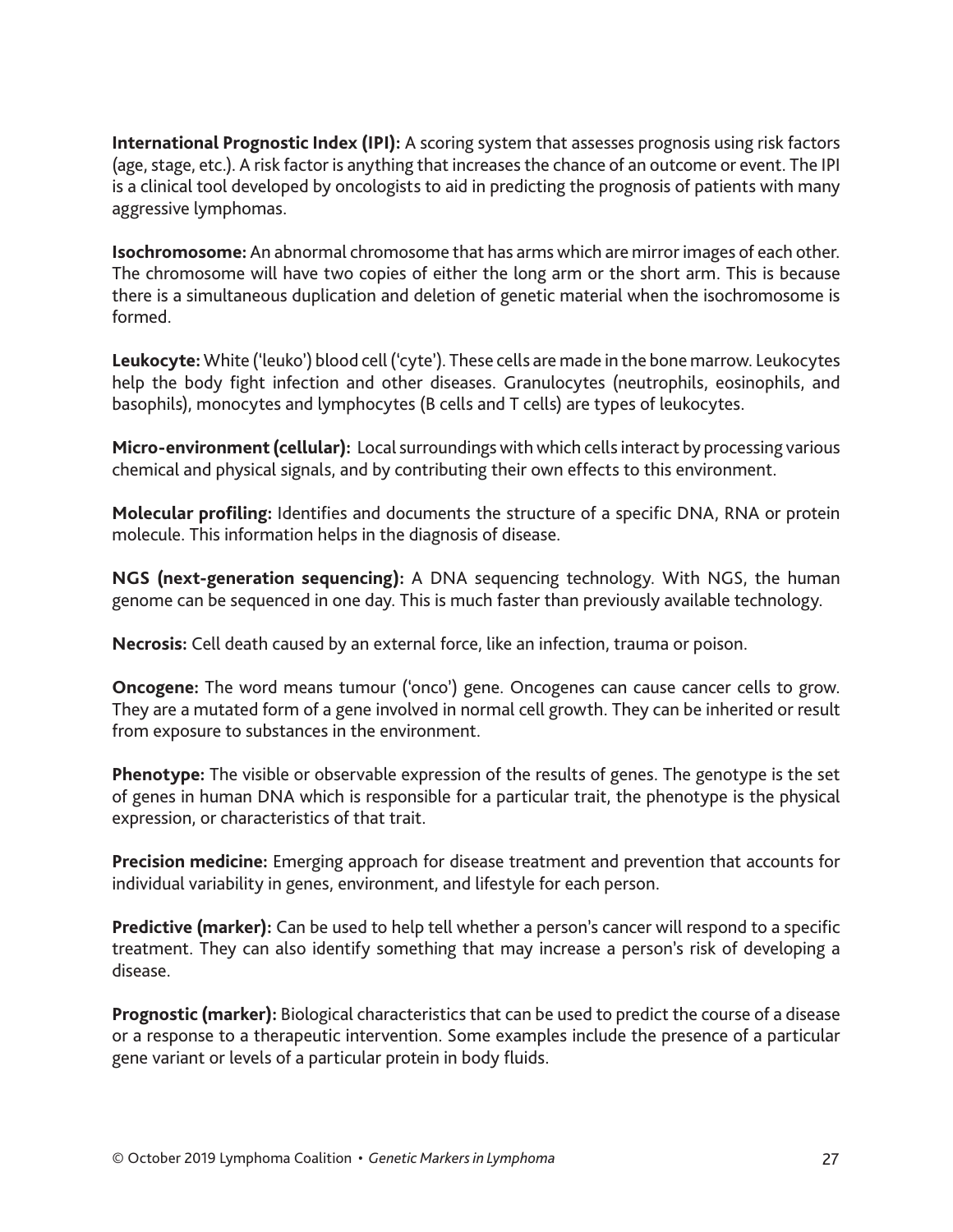**Proteins:** Proteins develop within cells and are essential for life. There are many types of proteins within a body, each with a specific role. They are necessary for cell structure, function and regulation.

**Ribonucleic acid (RNA):** Unlike DNA, RNA is single stranded. Within a cell different types of RNA exist: messenger RNA (mRNA), ribosomal RNA (rRNA) and transfer RNA (tRNA). Research has shown that some small RNAs are involved in regulating gene expression (a range of processes that cells use to increase or decrease the production of specific gene products, like proteins).

**Sequencing (DNA):** The process of determining the sequence of the nucleotide bases (A, T, G, C) along a strand of DNA. Some types of sequencing include:

- **• WES (whole-exome sequencing):** This lab process determines the nucleotide sequence primarily of the exomic (protein-coding) regions of an individual's genome and related sequences. This represents approximately 1 percent of the complete DNA sequence.
- **• WGS (whole-genome sequencing):** This lab process determines nearly all of the approximately 3 billion nucleotides of an individual's complete DNA sequence.

**Signalling pathways:** A group of molecules work together to control one or more cell functions, such as cell division or death. When the first molecule in a pathway receives a signal, it activates another molecule. This process continues until the last molecule is activated and the cell function occurs. If the activation in the signalling pathway is abnormal, it can result in cancer. Some of the signalling pathways that play a role in lymphoma are:

- B cell receptor (BCR) signalling
- NF-κ*B* signalling pathway
- Toll-like receptor signalling
- Notch signalling

**Translocations (chromosomal):** When a piece of one chromosome breaks off and attaches to another chromosome. This type of rearrangement is called balanced if no genetic material is gained or lost or in the cell; if there is gain or loss of genetic material it is called unbalanced.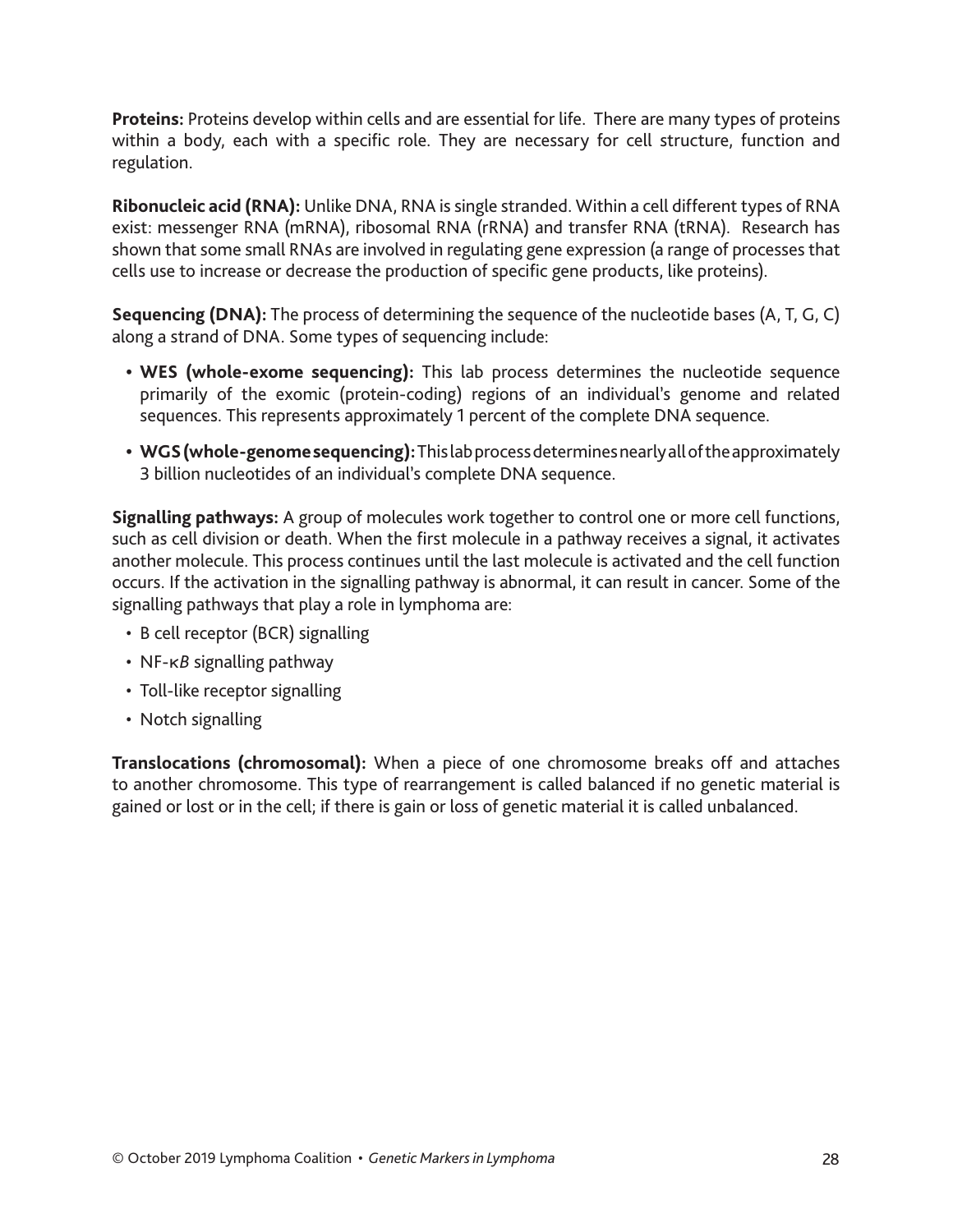### **References**

- 1. American Association for Clinical Chemistry. Genetic tests for targeted cancer therapy. Lab Tests Online website. https://labtestsonline.org/tests/genetic-tests-targeted-cancer-therapy. Updated November 12, 2019. Accessed November 14, 2019.
- 2. National Cancer Institute. Targeted cancer therapies. National Institutes of Health website. https://www.cancer. gov/about-cancer/treatment/types/targeted-therapies/targeted-therapies-fact-sheet. Updated September 23, 2019. Accessed September 26, 2019.
- 3. U.S. National Library of Medicine. What is a cell? National Institutes of Health website. https://ghr.nlm.nih.gov/ primer/basics/cell. Updated November 12, 2019. Accessed November 14, 2019.
- 4. U.S. National Library of Medicine. What is a chromosome? National Institutes of Health website. https://ghr.nlm. nih.gov/primer/basics/chromosome. Updated November 12, 2019. Accessed November 14, 2019.
- 5. U.S. National Library of Medicine. What is DNA? National Institutes of Health website. https://ghr.nlm.nih.gov/ primer/basics/dna. Updated November 12, 2019. Accessed November 14, 2019.
- 6. U.S. National Library of Medicine. What is a gene? National Institutes of Health website. https://ghr.nlm.nih.gov/ primer/basics/gene. Updated November 12, 2019. Accessed November 14, 2019.
- 7. National Cancer Institute. The genetics of cancer. National Institutes of Health website. https://www.cancer.gov/ about-cancer/causes-prevention/genetics. Updated October 12, 2019. Accessed October 15, 2019.
- 8. National Human Genome Research Institute. Genetic mapping fact sheet. National Institutes of Health website. https://www.genome.gov/about-genomics/fact-sheets/Genetic-Mapping-Fact-Sheet. Updated October 21, 2015. Accessed September 6, 2019.
- 9. Raza S, Shoaib MW, Mubeen H. Genetic markers: Importance, uses and applications. International Journal of Scientific and Research Publications. 2016; 6(3). ISSN 2250-3153.
- 10.U.S. National Library of Medicine. Can changes in the structure of chromosomes affect health and development? National Institutes of Health website. https://ghr.nlm.nih.gov/primer/mutationsanddisorders/structuralchanges. Updated November 12, 2019. Accessed November 14, 2019.
- 11. Lymphoma Coalition. 2017 Global subtype report on chronic lymphocytic leukaemia. Lymphoma Coalition website. https://www.lymphomacoalition.org/images/subtype-reports/CLL\_Global\_2017\_Report.pdf. Updated June 9, 2017. Accessed September 6, 2019.
- 12. Chastain EC, Duncavage, EJ. Clinical prognostic biomarkers in chronic lymphocytic leukemia and diffuse large b-cell lymphoma. Archives of Pathology & Laboratory Medicine. 2015. 139(5). doi: https://doi.org/10.5858/arpa.2014-0086-RA
- 13. Hallek M, Cheson BD, Catovsky et al. iwCLL guidelines for diagnosis, indications for treatment, response assessment, and supportive management of CLL. Blood. 2018; 131(25). doi: 10.1182/blood-2017-09-806398
- 14. National Comprehensive Cancer Network (NCCN). NCCN practice guidelines in oncology: Chronic lymphocytic leukemia/small lymphocytic lymphoma. NCCN website. https://www.nccn.org/professionals/physician\_gls/pdf/ cll.pdf Updated October 8, 2019. Accessed October 15, 2019.
- 15. Baliakas P, Jeromin S, Iskas M et al. Cytogenic complexity in chronic lymphocytic leukemia: Definitions, associations, and clinical impact. Blood. 2019; 133(11). doi: 10.1182/blood-2018-09-873083
- 16. Lymphoma Coalition. Diffuse large b-cell lymphoma subtype report. Lymphoma Coalition website. https://www. lymphomacoalition.org/images/subtype-reports/DLBCL-Report-Sept-2016---Final.pdf. Updated Sept 27, 2016. Accessed October 9, 2019.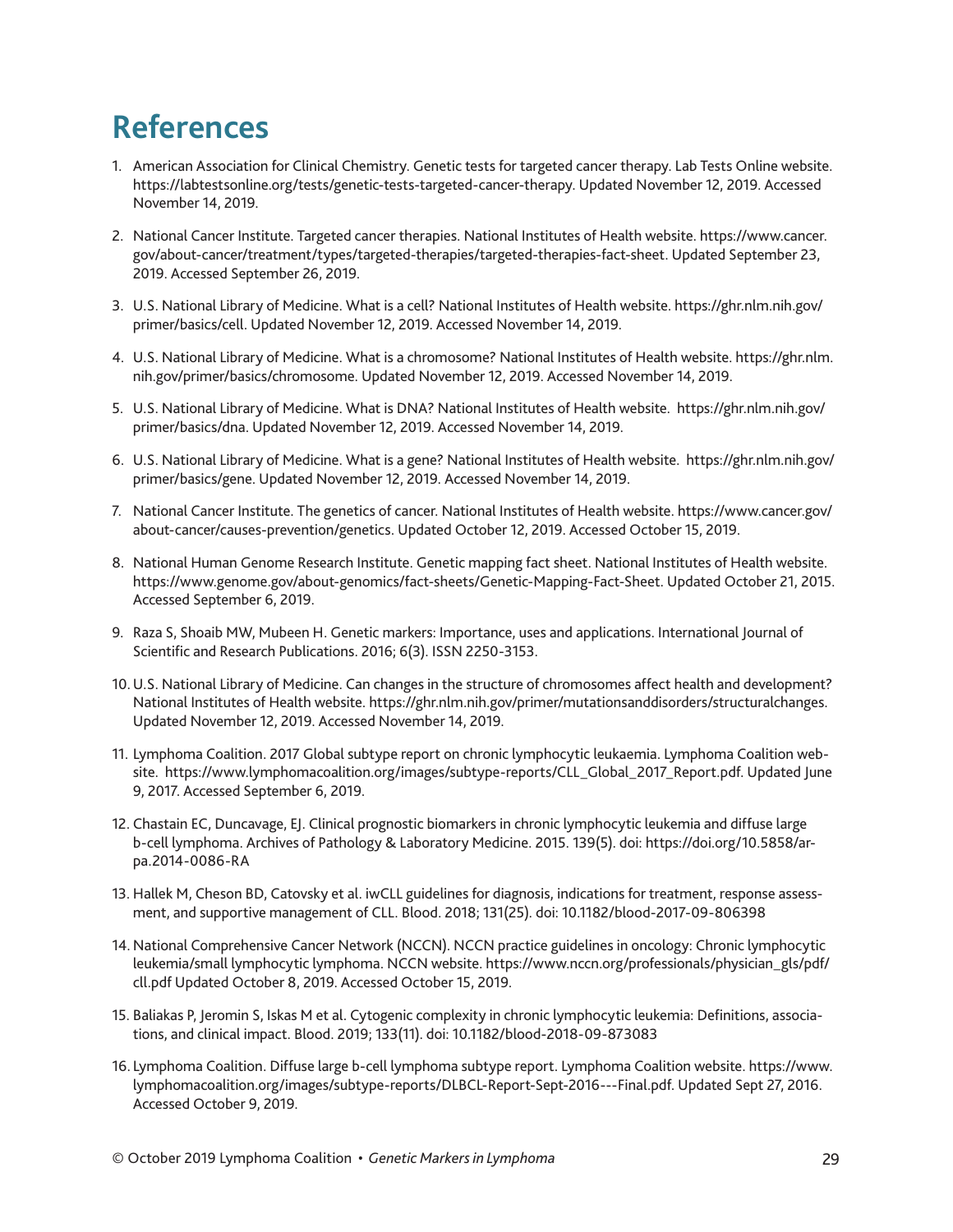- 17. Schmitz R, Wright GW, Huang DW, et al. Genetics and pathogenesis of diffuse large b-cell lymphoma. The New England Journal of Medicine. 2018. 378:1396-1407. doi: 10.1056/NEJMoa1801445
- 18.National Institutes of Health. NIH study revises molecular classification for most common type of lymphoma. National Institutes of Health website [news release]. https://www.nih.gov/news-events/news-releases/ nih-study-revises-molecular-classification-most-common-type-lymphoma. Updated April 11, 2018. Accessed September 6, 2019.
- 19. Sun R, Medeiros LJ, Young KH. Diagnostic and predictive biomarkers for lymphoma diagnosis and treatment in the era of precision medicine. Modern Pathology. 2016. 29:1118-1142. doi: https://doi.org/10.1038/modpathol.2016.92
- 20.Lymphoma Coalition. Follicular lymphoma subtype report. Lymphoma Coalition website. https://www.lymphomacoalition.org/images/subtype-reports/FL-Report-Sept-2016---Final.pdf. Updated September 26, 2016. Accessed September 6, 2019.
- 21. Weigert O, Weinstock DM. The promises and challenges of using gene mutations for patient stratification in follicular lymphoma. Blood. 2017. 130(13). doi: 10.1182/blood-2017-07-73735
- 22.LaCasce AS. M7FLIPI: A follicular lymphoma prognostic model for the 21st century. The Hematologist. 2015.12(6).
- 23.O'Shea D, O'Riain C, Taylor C et al. The presence of TP53 mutation at diagnosis of follicular lymphoma identifies a high-risk group of patients with shortened time to disease progression and poorer overall survival. Blood. 2008. 112(8). doi: 10.1182/blood-2008-05-154013
- 24.Correira C, Schneider A, Dai H et al. BCL2 mutations are associated with increased risk of transformation and shortened survival in follicular lymphoma. Blood. 2015. 125(4). doi: https://doi.org/10.1182/ blood-2014-04-571786
- 25.Vergilio J, Gay LM, Zhong L et al. Comprehensive genomic profiling (CGP) identifies novel BCL6 rearrangements in diverse subtypes of non-Hodgkin lymphoma (NHL) as well as known rearrangements not detected using standard of care (SOC) assays. Blood. 2017. 130(1). doi: https://doi.org/10.1182/blood.V130.Suppl\_1.417.417
- 26.Lymphoma Coalition. 2017 Global subtype report on Hodgkin lymphoma. Lymphoma Coalition website. https:// www.lymphomacoalition.org/images/subtype-reports/Hodgkin-Lymphoma\_Subtype\_Report-1\_1.pdf. Updated May 1, 2017. Accessed September 6, 2019.
- 27. Mata E, Diaz-Lopez A, Martin-Moreno A et al. Analysis of the mutational landscape of classic Hodgkin lymphoma identifies disease heterogeneity and potential therapeutic targets. Oncotarget. 2017. 8(67). doi: 10.18632/oncotarget.22799
- 28.Sauer M, Plutschow A, Jachimowicz RD et al. Baseline serum TARC levels predict therapy outcome in patients with Hodgkin lymphoma. American Journal of Hematology. 2013. 88(2). doi: 10.1002/ajh.23361
- 29.Hollander P, Kamper P, Smedby KE et al. High proportions of PD-1+ and PD-L1+ leukocytes in classical Hodgkin lymphoma microenvironment are associated with inferior outcome. Blood Advances. 2017. 1(18). doi:https://doi. org/10.1182/bloodadvances.2017006346
- 30.Karantanos T, Politikos I, Boussiotis VA. Advances in the pathophysiology and treatment of relapsed/refractory Hodgkin's lymphoma with an emphasis on targeted therapies and transplantation strategies. 2017. Blood and Lymphatic Cancer: Targets and Therapy. 7:37-52. doi:10.2147/BLCTT.S105458
- 31. Lymphoma Coalition. Mantle cell lymphoma subtype report. Lymphoma Coalition website. https://www.lymphomacoalition.org/images/subtype-reports/MCL\_Report\_Nov\_2016\_-\_Final.pdf. Updated November 4, 2016. Accessed September 6, 2019.
- 32.Rosenquist R, Bea S, Nadel B et al. Genetic landscape and deregulated pathways in B-cell lymphoid malignancies. Journal of Internal Medicine. 2017. 282(5). doi: 10.1111/joim.12633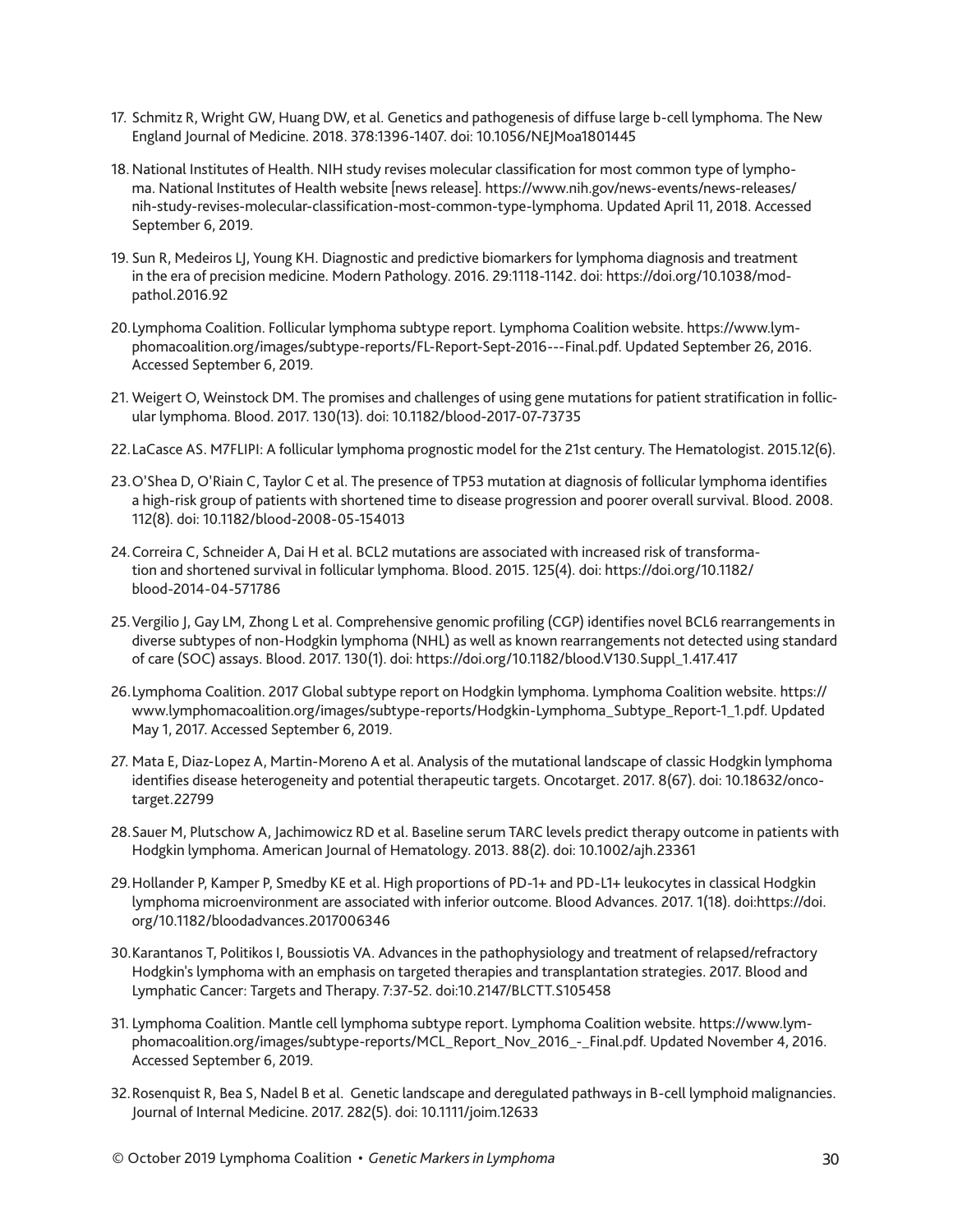- 33.Inamdar AA, Goy A, Ayoub NM et al. Mantle cell lymphoma in the era of precision medicine-diagnosis, biomarkers and therapeutic agents. Oncotarget. 2016. 7(30). doi: 10.18632/oncotarget.8961
- 34.Dreyling M, Campo E, Hermine O et al. Newly diagnosed and relapsed mantle cell lymphoma: ESMO clinical practice guidelines for diagnosis, treatment and follow-up. Annals of Oncology. 2017. 28(4). doi: 10.1093/annonc/ mdx223
- 35.Ahmed M, Zhang L, Nomie K et al. Gene mutations and actionable genetic lesions in mantle cell lymphoma. Oncotarget. 2016. 6(7). doi: 10.18632/oncotarget.10716
- 36.Greenwell IB, Switchenko JM, Staton AD et al. Complex karyotype predicts the prognostics impact of WBC count in untreated mantle cell lymphoma and is associated with shortened survival independent of specific cytogenetic abnormalities. Blood. 2017. 130(1). doi: https://doi.org/10.1182/blood.V130.Suppl\_1.1499.1499
- 37. Lymphoma Coalition. Marginal zone lymphoma subtype report. Lymphoma Coalition website. https://www.lymphomacoalition.org/images/subtype-reports/MZL\_Report\_Feb\_2017\_Final.pdf. Updated February 2017. Accessed September 6, 2019.
- 38.Arcaini L, Rossi D, Paulli M. Splenic marginal zone lymphoma: From genetics to management. Blood. 2016. 127(17). doi: https://doi.org/10.1182/blood-2015-11-624312
- 39.Campos-Martin Y, Martinez N, Martinez-Lopez A et al. Clinical and diagnostic relevance of NOTCH2-and KLF2-mutations in splenic marginal zone lymphoma. Haematologica. 2017. 102: e310-e312. doi: 10.3324/haematol.2016.161711